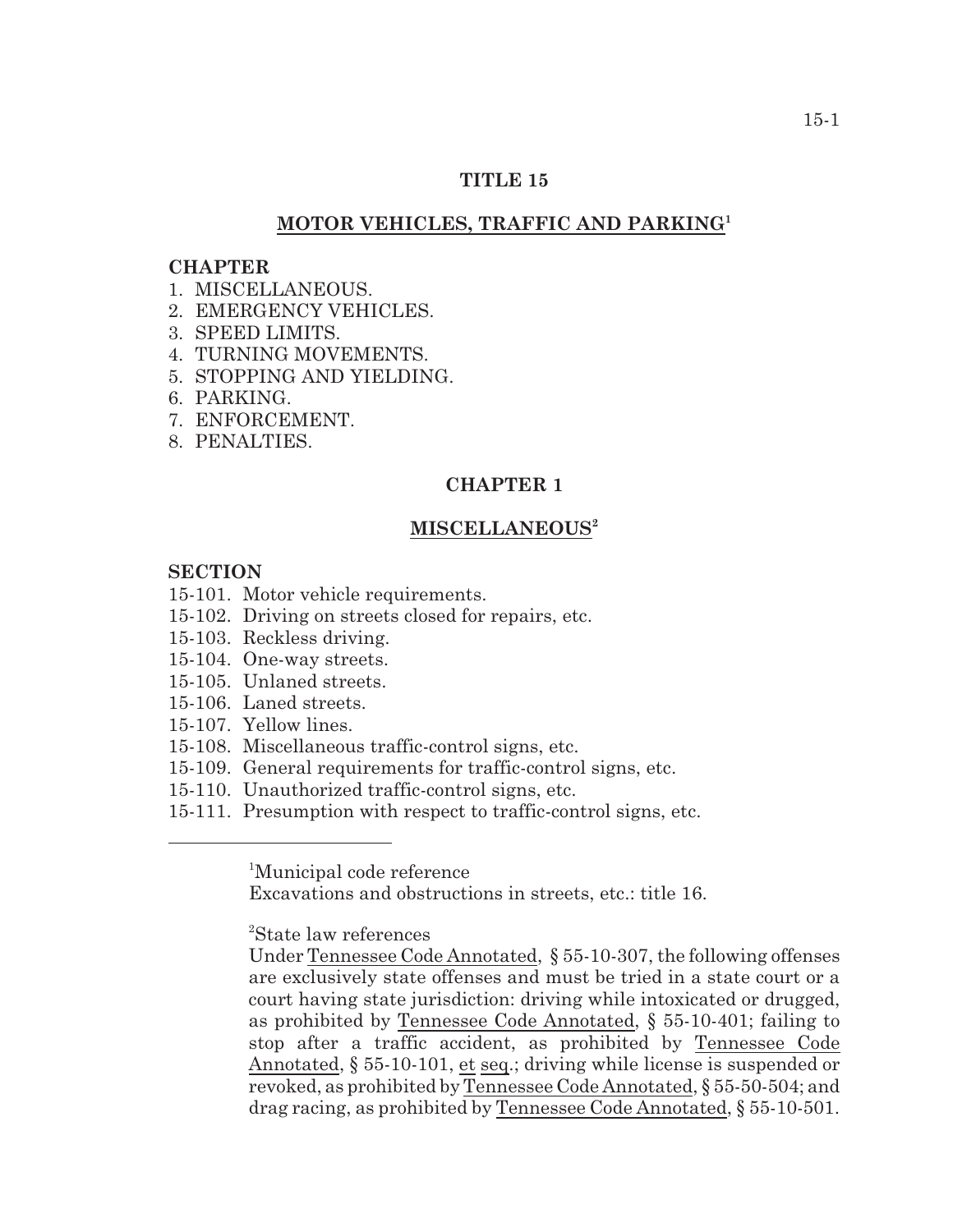- 15-112. School safety patrols.
- 15-113. Driving through funerals or other processions.
- 15-114. Clinging to vehicles in motion.
- 15-115. Riding on outside of vehicles.
- 15-116. Backing vehicles.
- 15-117. Projections from the rear of vehicles.
- 15-118. Causing unnecessary noise.
- 15-119. Vehicles and operators to be licensed.
- 15-120. Passing.
- 15-121. Motorcycles, motor driven cycles, motorized bicycles, bicycles, etc.
- 15-122. Delivery of vehicle to licensed driver, etc.
- 15-123. Gross vehicle weight.
- 15-124. Vehicle size and weight restrictions.

**15-101. Motor vehicle requirements**. It shall be unlawful for any person to operate any motor vehicle within the corporate limits unless such vehicle is equipped with properly operating muffler, lights, brakes, horn, and such other equipment as is prescribed and required by Tennessee Code Annotated, title 55, chapter 9. (1990 Code, § 9-101)

**15-102. Driving on streets closed for repairs, etc**. Except for necessary access to property abutting thereon, no motor vehicle shall be driven upon any street that is barricaded or closed for repairs or other lawful purpose. (1990 Code, § 9-102)

**15-103. Reckless driving**. Irrespective of the posted speed limit, no person, including operators of emergency vehicles, shall drive any vehicle in willful or wanton disregard for the safety of persons or property. (1990 Code, § 9-103)

**15-104. One-way streets**. On any street for one-way traffic with posted signs indicating the authorized direction of travel at all intersections offering access thereto, no person shall operate any vehicle except in the indicated direction. (1990 Code, § 9-105)

**15-105. Unlaned streets**. (1) Upon all unlaned streets of sufficient width, a vehicle shall be driven upon the right half of the street except:

(a) When lawfully overtaking and passing another vehicle proceeding in the same direction.

(b) When the right half of a roadway is closed to traffic while under construction or repair.

(c) Upon a roadway designated and signposted by the town for one-way traffic.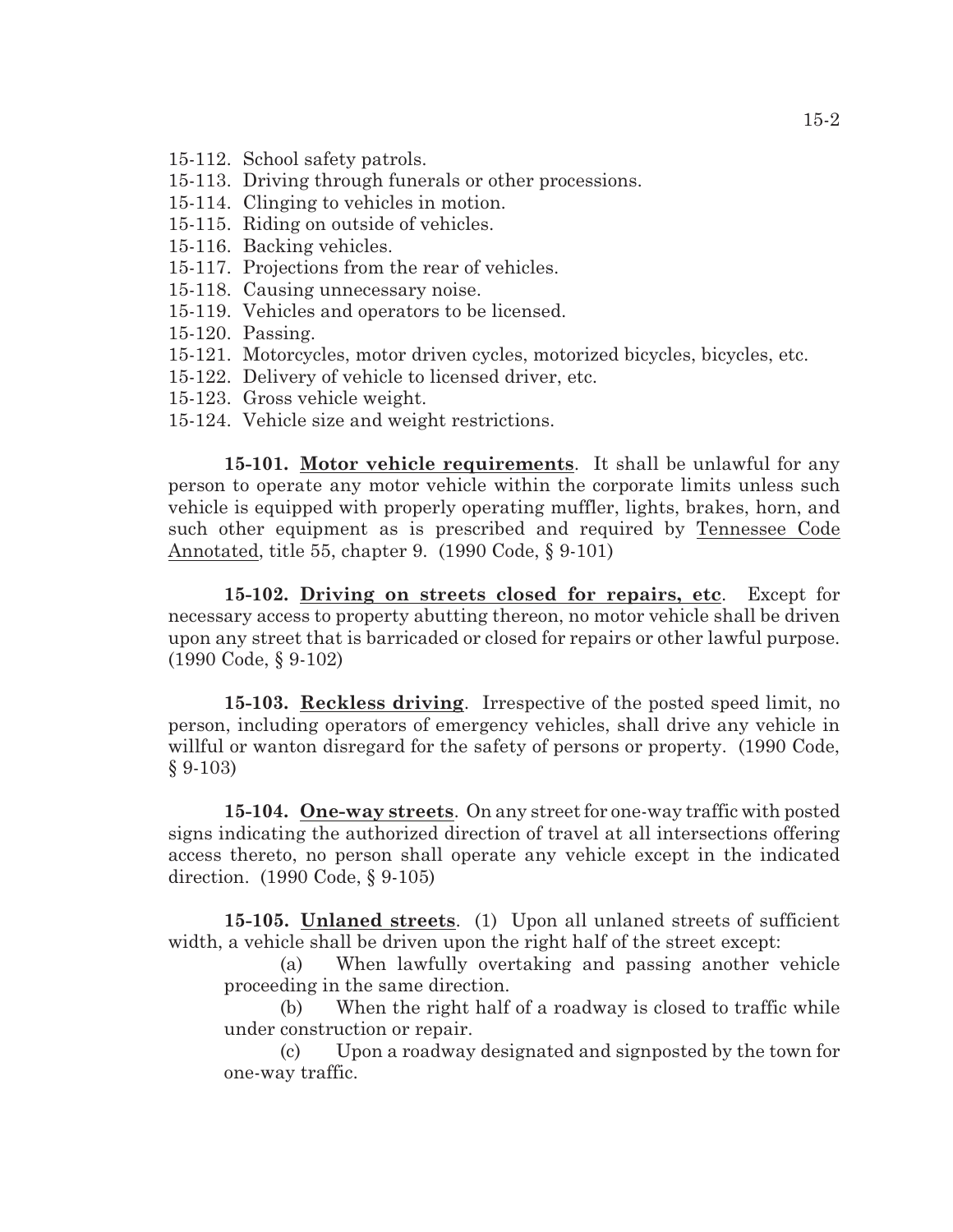(2) All vehicles proceeding at less than the normal speed of traffic at the time and place and under the conditions then existing shall be driven as close as practicable to the right hand curb or edge of the roadway, except when overtaking and passing another vehicle proceeding in the same direction or when preparing for a left turn. (1990 Code, § 9-106)

**15-106. Laned streets**. On streets marked with traffic lanes, it shall be unlawful for the operator of any vehicle to fail or refuse to keep his vehicle within the boundaries of the proper lane for his direction of travel except when lawfully passing another vehicle or preparatory to making a lawful turning movement.

On two (2) lane and three (3) lane streets, the proper lane for travel shall be the right hand lane unless otherwise clearly marked. On streets with four (4) or more lanes, either of the right hand lanes shall be available for use except that traffic moving at less than the normal rate of speed shall use the extreme right hand lane. On one-way streets either lane may be lawfully used in the absence of markings to the contrary. (1990 Code, § 9-107)

**15-107. Yellow lines**. On streets with a yellow line placed to the right of any lane line or center line, such yellow line shall designate a no-passing zone, and no operator shall drive his vehicle or any part thereof across or to the left of such yellow line except when necessary to make a lawful left turn from such street. (1990 Code, § 9-108)

**15-108.** Miscellaneous traffic-control signs, etc.<sup>1</sup> It shall be unlawful for any pedestrian or the operator of any vehicle to violate or fail to comply with any traffic-control sign, signal, marking, or device placed or erected by the state or the town unless otherwise directed by a police officer.

It shall be unlawful for any pedestrian or the operator of any vehicle willfully to violate or fail to comply with the reasonable directions of any police officer. (1990 Code, § 9-109)

**15-109. General requirements for traffic-control signs, etc**. All traffic control signs, signals, markings, and devices shall conform to the latest revision of the Tennessee Manual on Uniform Traffic Control Devices for Streets and Highways. This manual appears in the Official Compilation of the Rules and Regulations of the State of Tennessee, § 1680-3-1, et seq. (1990 Code, § 9-110, modified)

<sup>&</sup>lt;sup>1</sup>Municipal code references

Stop signs, yield signs, flashing signals, pedestrian control signs, traffic control signals generally: §§ 15-505--15-509.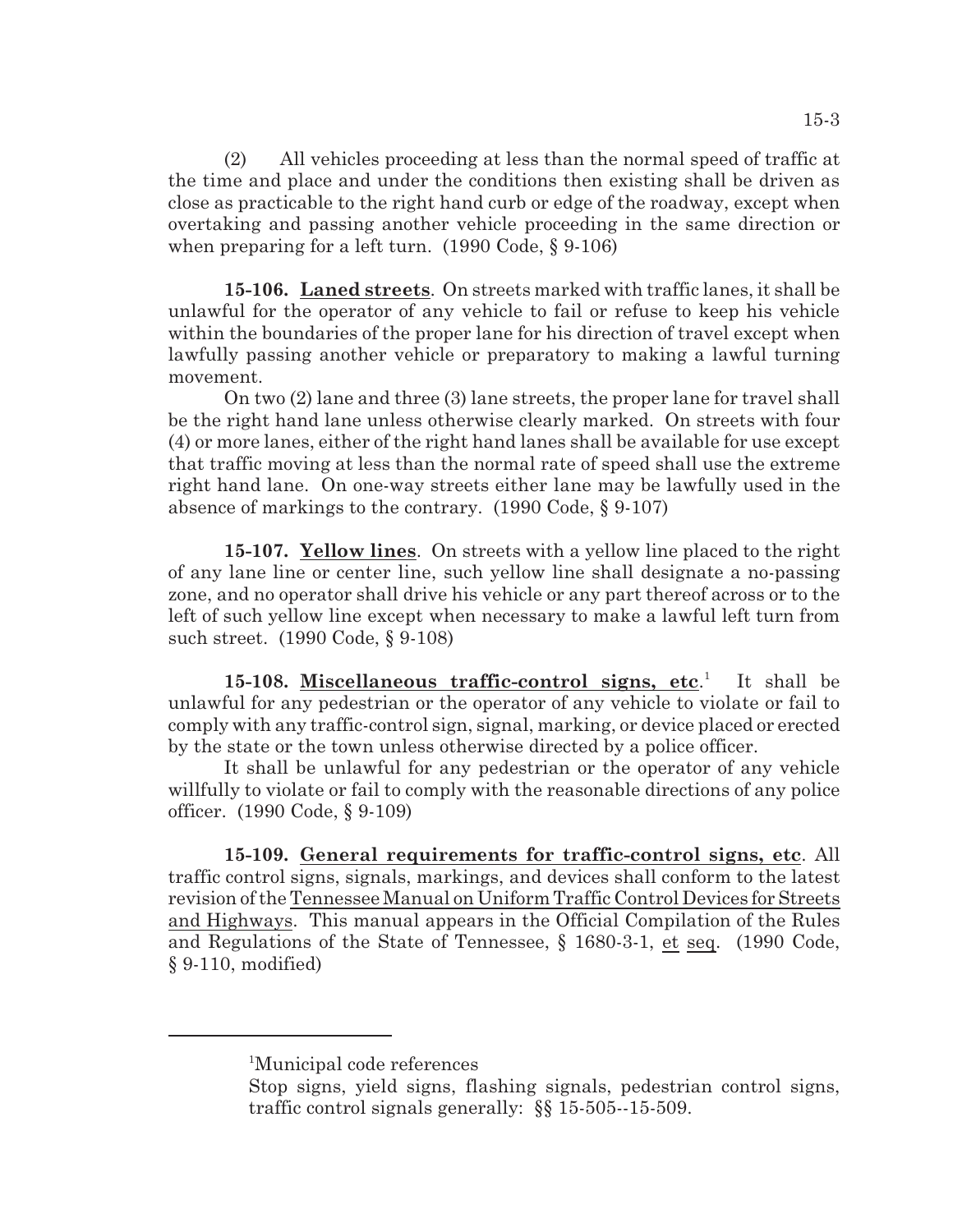**15-110. Unauthorized traffic-control signs, etc**. No person shall place, maintain, or display upon or in view of any street, any unauthorized sign, signal, marking, or device which purports to be or is an imitation of or resembles an official traffic-control sign, signal, marking, or device or railroad sign or signal, or which attempts to control the movement of traffic or parking of vehicles, or which hides from view or interferes with the effectiveness of any official traffic-control sign, signal, marking, or device or any railroad sign or signal. (1990 Code, § 9-111)

**15-111. Presumption with respect to traffic-control signs, etc**. When a traffic-control sign, signal, marking, or device has been placed, the presumption shall be that it is official and that it has been lawfully placed by the proper town authority.  $(1990 \text{ Code}, \S 9-112)$ 

**15-112. School safety patrols**. All motorists andpedestrians shall obey the directions or signals of school safety patrols when such patrols are assigned under the authority of the chief of police and are acting in accordance with instructions; provided, that such persons giving any order, signal, or direction shall at the time be wearing some insignia and/or using authorized flags for giving signals.  $(1990 \text{ Code}, \S 9-113)$ 

**15-113. Driving through funerals or other processions**. Except when otherwise directed by a police officer, no driver of a vehicle shall drive between the vehicles comprising a funeral or other authorized procession while they are in motion and when such vehicles are conspicuously designated. (1990 Code, § 9-114)

**15-114. Clinging to vehicles in motion**. It shall be unlawful for any person traveling upon any bicycle, motorcycle, coaster, sled, roller skates, or any other vehicle to cling to, or attach himself or his vehicle to any other moving vehicle upon any street, alley, or other public way or place. (1990 Code, § 9-115)

**15-115. Riding on outside of vehicles**. It shall be unlawful for any person to ride, or for the owner or operator of any motor vehicle being operated on a street, alley, or other public way or place, to permit any person to ride on any portion of such vehicle not designed or intended for the use of passengers. This section shall not apply to persons engaged in the necessary discharge of lawful duties nor to persons riding in the load-carrying space of trucks. (1990 Code, § 9-116)

**15-116. Backing vehicles**. The driver of a vehicle shall not back the same unless such movement can be made with reasonable safety and without interfering with other traffic. (1990 Code, § 9-117)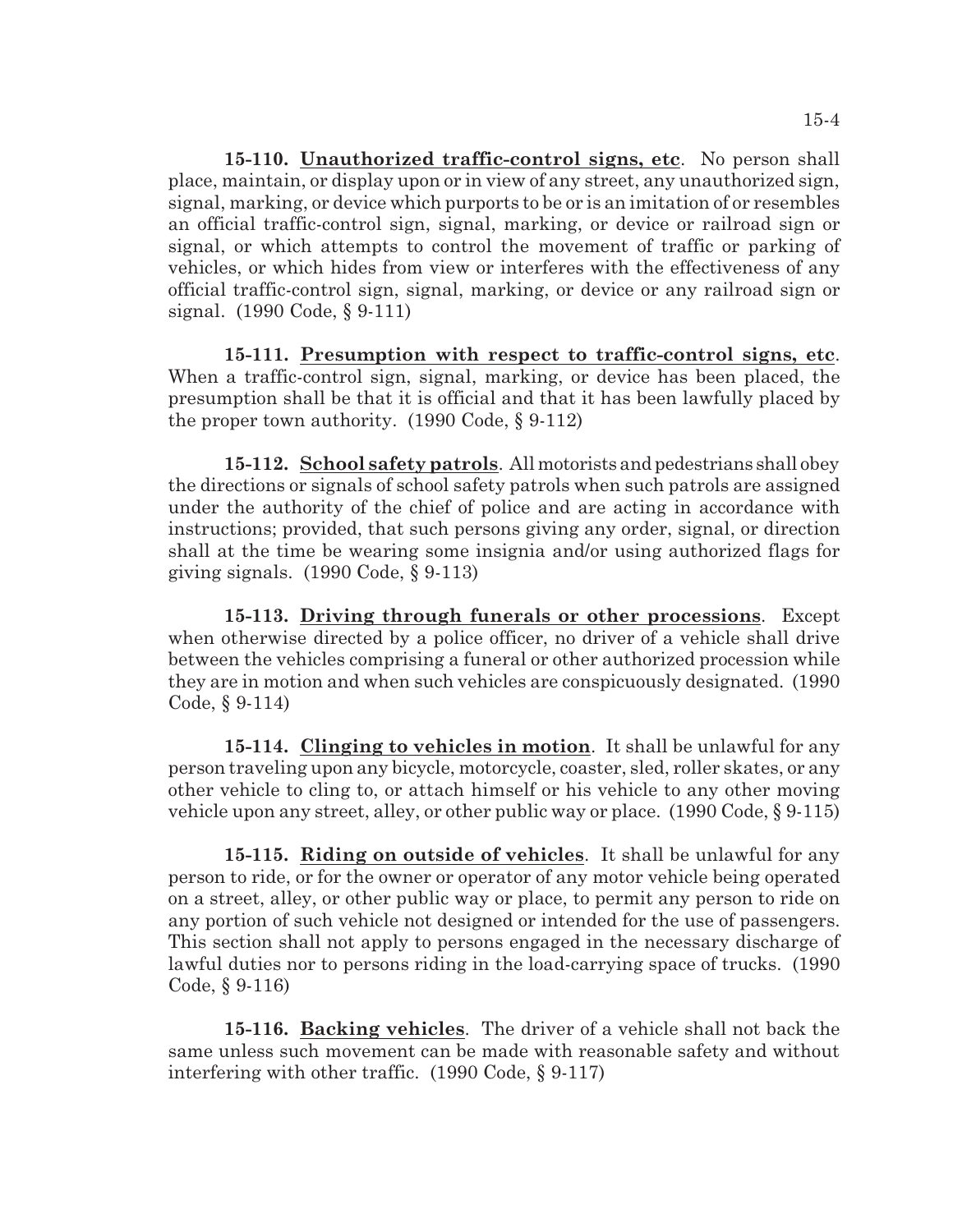**15-117. Projections from the rear of vehicles**. Whenever the load or any projecting portion of any vehicle shall extend beyond the rear of the bed or body thereof, the operator shall display at the end of such load or projection, in such position as to be clearly visible from the rear of such vehicle, a red flag being not less than twelve (12) inches square. Between one-half (½) hour after sunset and one-half  $(\frac{1}{2})$  hour before sunrise, there shall be displayed in place of the flag a red light plainly visible under normal atmospheric conditions at least two hundred (200) feet from the rear of such vehicle. (1990 Code, § 9-118)

**15-118. Causing unnecessary noise**. It shall be unlawful for any person to cause unnecessary noise by unnecessarily sounding the horn, "racing" the motor, or causing the "screeching" or "squealing" of the tires on any motor vehicle. (1990 Code, § 9-119)

**15-119. Vehicles and operators to be licensed**. It shall be unlawful for any person to operate a motor vehicle in violation of the "Tennessee Motor Vehicle Title and Registration Law" or the "Uniform Motor Vehicle Operators' and Chauffeurs' License Law." (1990 Code, § 9-120)

**15-120. Passing**. Except when overtaking and passing on the right is permitted, the driver of a vehicle passing another vehicle proceeding in the same direction shall pass to the left thereof at a safe distance and shall not again drive to the right side of the street until safely clear of the overtaken vehicle. The driver of the overtaken vehicle shall give way to the right in favor of the overtaking vehicle on audible signal and shall not increase the speed of his vehicle until completely passed by the overtaking vehicle.

When the street is wide enough, the driver of a vehicle may overtake and pass upon the right of another vehicle which is making or about to make a left turn.

The driver of a vehicle may overtake and pass another vehicle proceeding in the same direction either upon the left or upon the right on a street of sufficient width for four (4) or more lanes of moving traffic when such movement can be made in safety.

No person shall drive off the pavement or upon the shoulder of the street in overtaking or passing on the right.

When any vehicle has stopped at a marked crosswalk or at an intersection to permit a pedestrian to cross the street, no operator of any other vehicle approaching from the rear shall overtake and pass such stopped vehicle.

No vehicle operator shall attempt to pass another vehicle proceeding in the same direction unless he can see that the way ahead is sufficiently clear and unobstructed to enable him to make the movement in safety. (1990 Code, § 9-121)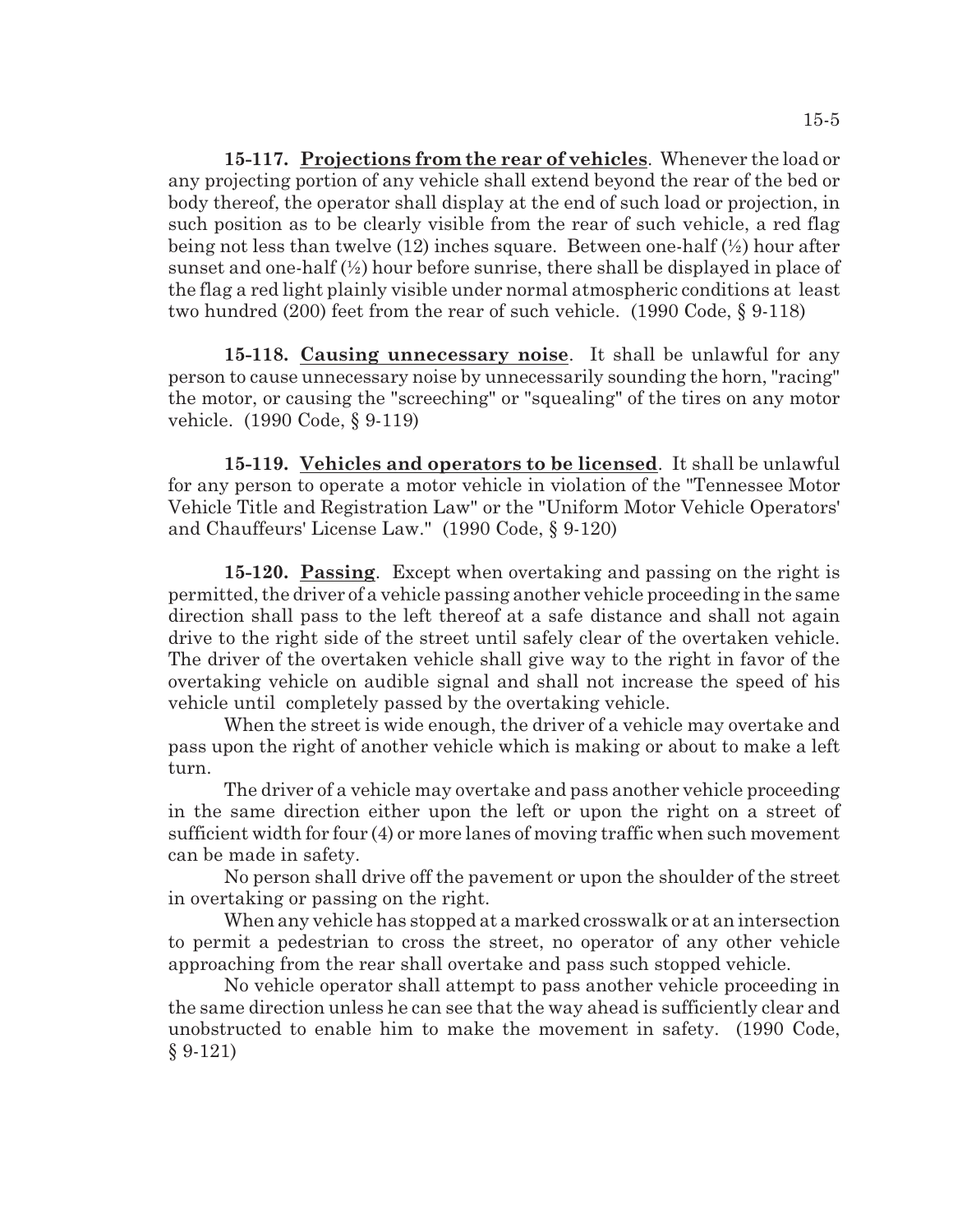**15-121. Motorcycles, motor driven cycles, motorized bicycles, bicycles, etc**. (1) Definitions. For the purpose of the application of this section, the following words shall have the definitions indicated:

(a) "Motorcycle." Every motor vehicle having a seat or saddle for the use of the rider and designed to travel on not more than three (3) wheels in contact with the ground, but excluding a tractor or motorized bicycle.

(b) "Motor-driven cycle." Every motorcycle, including every motor scooter, with a motor which produces not to exceed five (5) brake horsepower, or with a motor with a cylinder capacity not exceeding one hundred and twenty-five cubic centimeters (125cc);

(c) "Motorized bicycle." A vehicle with two (2) or three (3) wheels, an automatic transmission, and a motor with a cylinder capacity not exceeding fifty (50) cubic centimeters which produces no more than two (2) brake horsepower and is capable of propelling the vehicle at a maximum design speed of no more than thirty (30) miles per hour on level ground.

(2) Every person riding or operating a bicycle, motor cycle, motor driven cycle or motorized bicycle shall be subject to the provisions of all traffic ordinances, rules, and regulations of the town applicable to the driver or operator of other vehicles except as to those provisions which by their nature can have no application to bicycles, motorcycles, motor driven cycles, or motorized bicycles.

(3) No person operating or riding a bicycle, motorcycle, motor driven cycle or motorized bicycle shall ride other than upon or astride the permanent and regular seat attached thereto, nor shall the operator carry any other person upon such vehicle other than upon a firmly attached and regular seat thereon.

(4) No bicycle, motorcycle, motor driven cycle or motorized bicycle shall be used to carry more persons at one time than the number for which it is designed and equipped.

(5) No person operating a bicycle, motorcycle, motor driven cycle or motorized bicycle shall carry any package, bundle, or article which prevents the rider from keeping both hands upon the handlebars.

(6) No person under the age of sixteen (16) years shall operate any motorcycle, motor driven cycle or motorized bicycle while any other person is a passenger upon said motor vehicle.

(7) Each driver of a motorcycle, motor driven cycle, or motorized bicycle and any passenger thereon shall be required to wear on his head a crash helmet of a type approved by the state's commissioner of safety.

(8) Every motorcycle, motor driven cycle, ormotorized bicycle operated upon any public way within the corporate limits shall be equipped with a windshield or, in the alternative, the operator and any passenger on any such motorcycle, motor driven cycle or motorized bicycle shall be required to wear safety goggles, faceshield or glasses containing impact resistant lens for the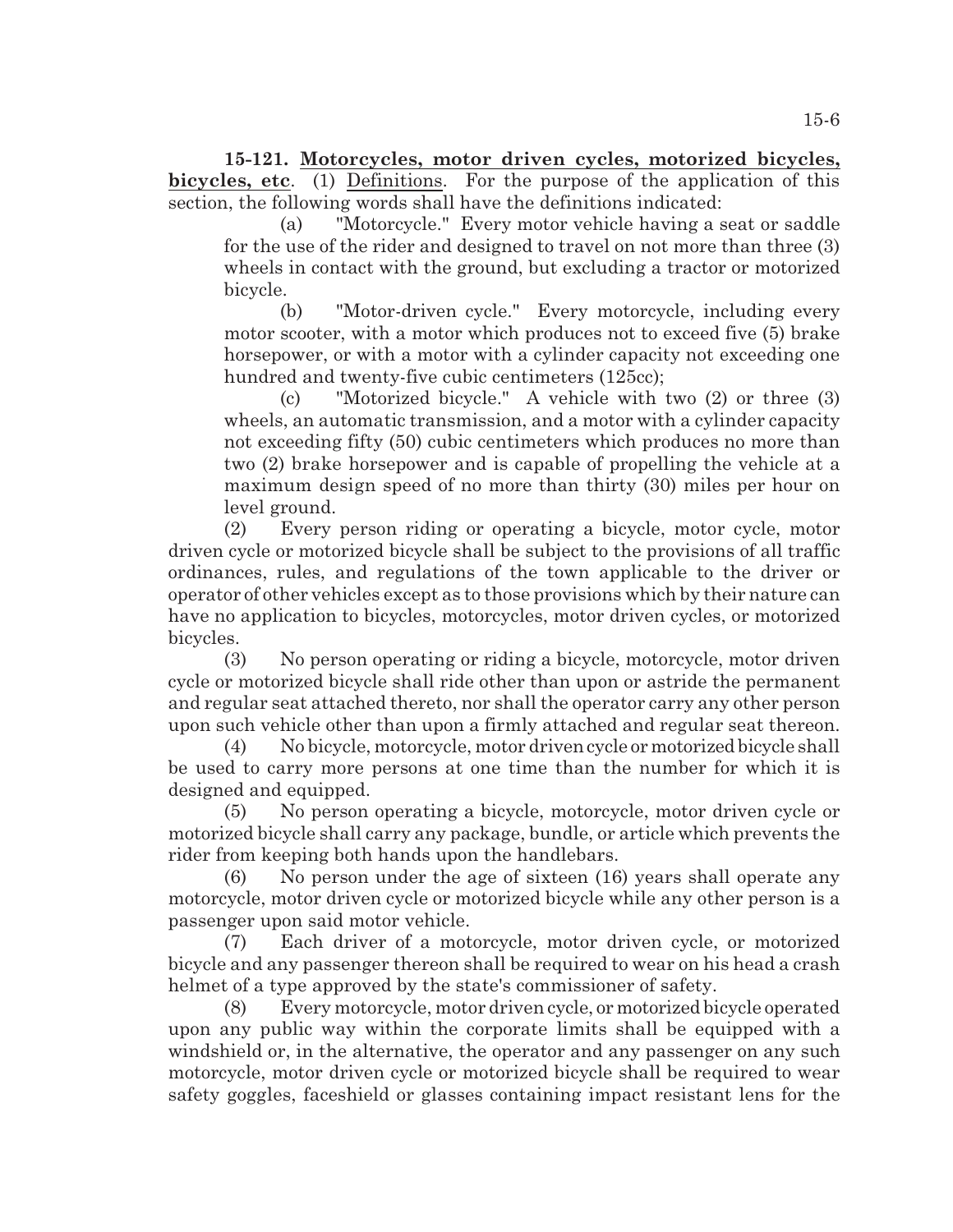purpose of preventing any flying object from striking the operator or any passenger in the eyes.

(9) It shall be unlawful for any person to operate or ride on any vehicle in violation of this section, and it shall also be unlawful for any parent or guardian knowingly to permit any minor to operate a motorcycle, motor driven cycle or motorized bicycle in violation of this section. (1990 Code, § 9-122)

# **15-122. Delivery of vehicle to unlicensed driver, etc.** (1)Definitions.

(a) "Juvenile" as used in this chapter shall mean a person less than eighteen years of age, and no exception shall be made for a juvenile who has been emancipated by marriage or otherwise.

(b) "Adult" shall mean any person eighteen years of age or older.

(c) "Custody" means the control of the actual, physical care of the juvenile, and includes the right and responsibility to provide for the physical, mental, moral and emotional well being of the juvenile. "Custody" as herein defined, relates to those rights and responsibilities as exercised either by the juvenile's parent or parents or a person granted custody by a court of competent jurisdiction.

(d) "Automobile" shall mean any motor driven automobile, car, truck, tractor, motorcycle, motor driven cycle, motorized bicycle, or vehicle driven by mechanical power.

(e) "Drivers license" shall mean a motor vehicle operators license or chauffeurs license issued by the State of Tennessee.

(2) It shall be unlawful for any adult to deliver the possession of or the control of any automobile or other motor vehicle to any person, whether an adult or a juvenile, who does not have in his possession a valid motor vehicle operators or chauffeurs license issued by the Department of Safety of the State of Tennessee, or for any adult to permit any person, whether an adult or a juvenile, to drive any motor vehicle upon the streets, highways, roads, avenues, parkways, alleys or public thoroughfares in the Town of Pegram unless such person has a valid motor vehicle operators or chauffeurs license as issued by the Department of Safety of the State of Tennessee.

(3) It shall be unlawful for any parent or person having custody of a juvenile to permit any such juvenile to drive a motor vehicle upon the streets, highways, roads, parkways, avenues or public ways in the town in a reckless, careless, or unlawful manner, or in such a manner as to violate the ordinances of the town. (1990 Code, § 9-123)

**15-123. Gross vehicle weight limits**. It shall be unlawful for any person to operate a vehicle upon any residential street except U.S. Highway 70 and Highway 249, which is in excess of twenty thousand (20,000) pounds gross vehicle weight. This shall be construed as to allow the delivery of goods and merchandise and other wares to residences and businesses by vehicles that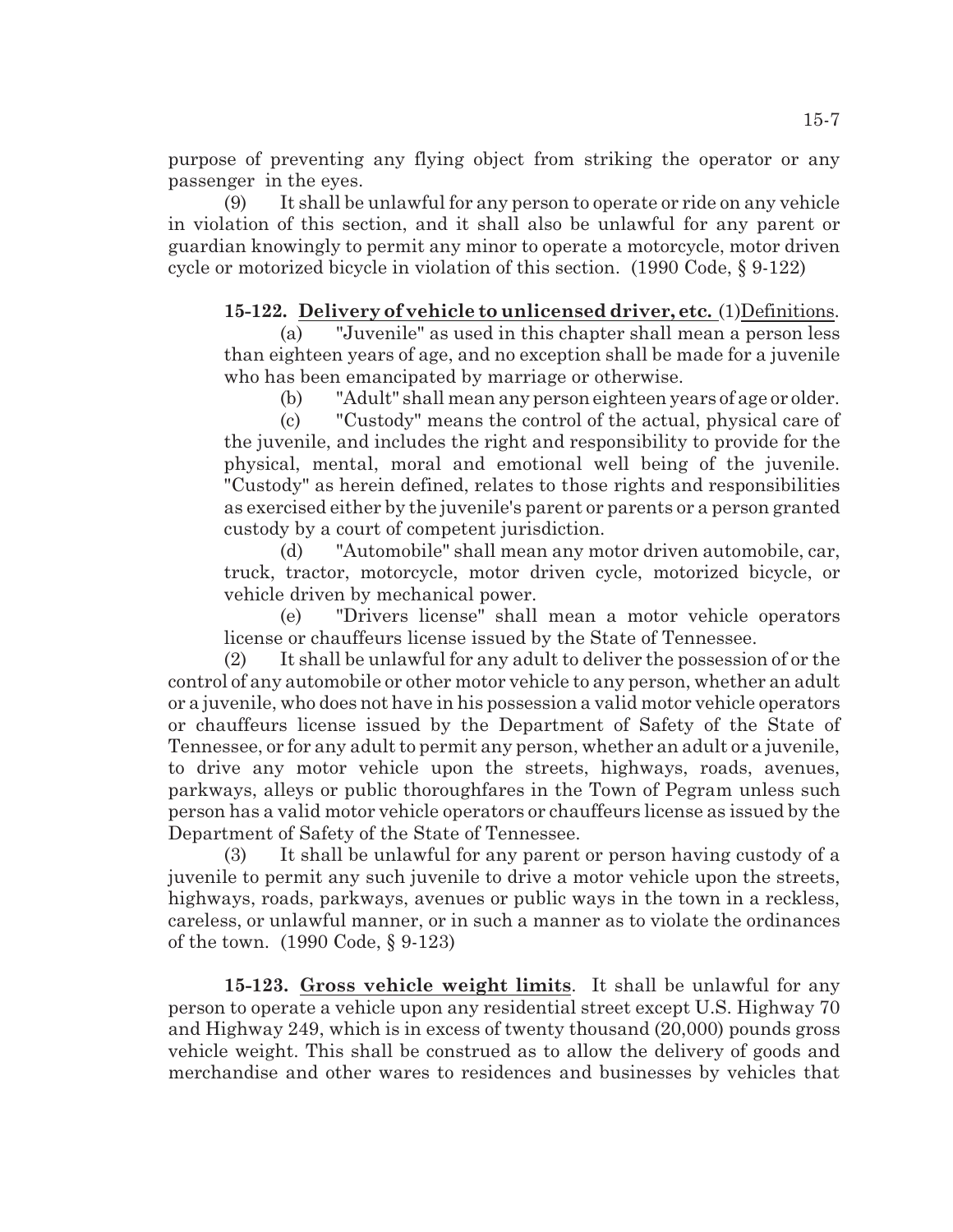exceed twenty thousand (20,000) pounds gross vehicle weight, but for no other purpose than delivery; no hauling. (1990 Code, § 9-124, modified)

**15-124. Vehicle size and weight restrictions**. (1) Definition of vehicle. "Vehicle" means every device in, upon, or by which any person or property is or may be transported or drawn upon street, road, highway or public thoroughfares, excepting devices moved by human power or used exclusively upon stationary rails or tracks.

(2) Heavy truck traffic prohibited on certain streets. (a) For the purpose of this section, a heavy truck is defined to be any vehicle whose gross vehicle weight exceeds 20,000 pounds.

(b) The following categories are exempt from the prohibition of this section:

(i) The operation of heavy trucks upon any street where necessary to the conduct of business at a destination point within the town.

(ii) The operation of heavy trucks owned or operated by the town, any contractor or materialman, while under contract to the town while engaged in the repair, maintenance, or construction of streets, street improvements, or street utilities within the town.

(iii) The operation of school buses and buses used to transport persons to and from a place of worship, which run a designated route.

(iv) The operation of emergency vehicles upon any street in the town.

(3) Penalty. Any violation of this section shall be punishable by fine not to exceed fifty dollars (\$50), or up to the maximum amount which the legislature of the State of Tennessee may hereafter establish. (Ord. #1997-5, Jan. 1998, modified)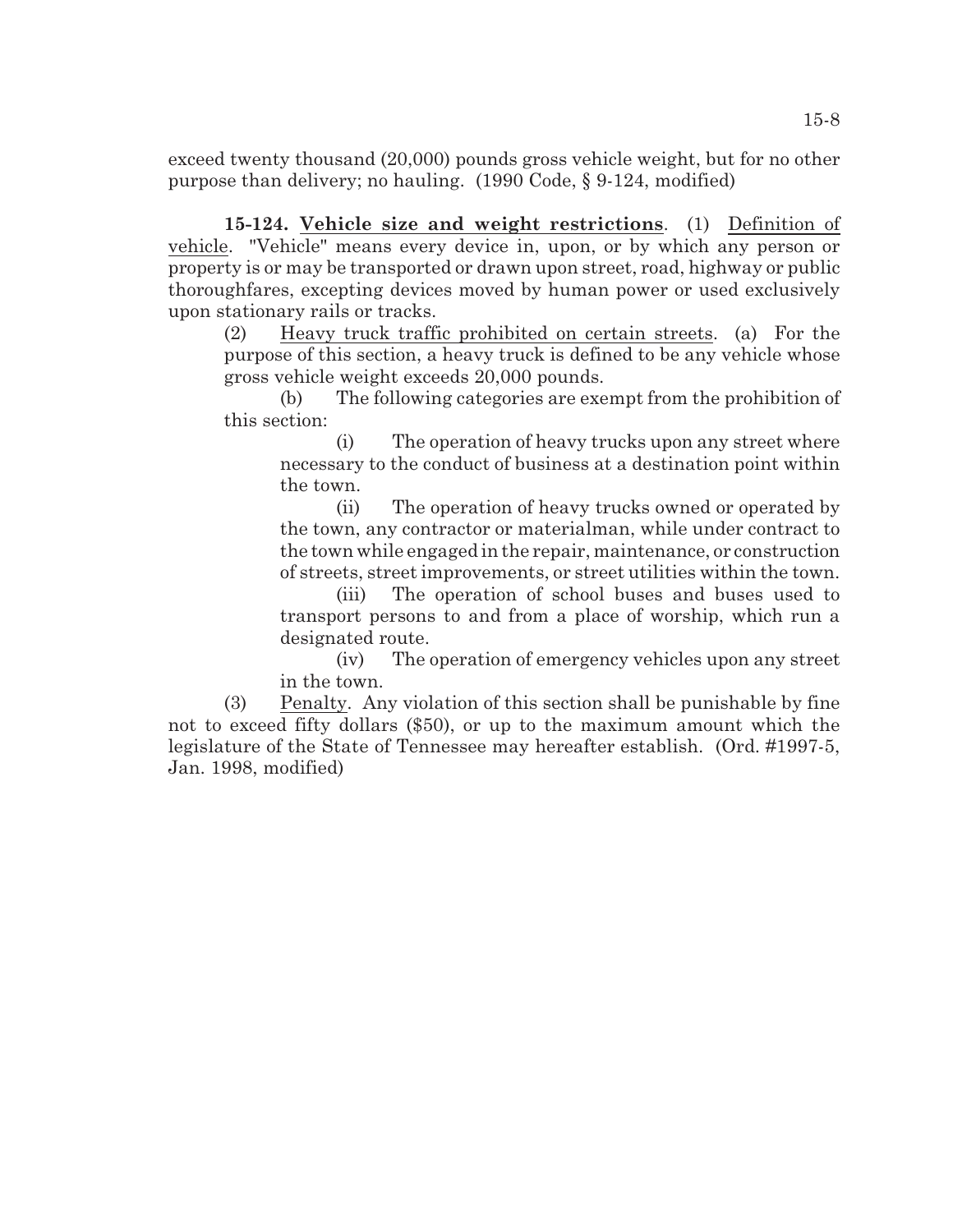## **EMERGENCY VEHICLES**

#### **SECTION**

- 15-201. Authorized emergency vehicles defined.
- 15-202. Operation of authorized emergency vehicles.
- 15-203. Following emergency vehicles.
- 15-204. Running over fire hoses, etc.

**15-201. Authorized emergency vehicles defined**. Authorized emergency vehicles shall be fire department vehicles, police vehicles, and such ambulances and other emergency vehicles as are designated by the chief of police. (1990 Code, § 9-201)

15-202. **Operation of authorized emergency vehicles.**<sup>1</sup> (1) The exemptions herein granted for an authorized emergency vehicle shall apply only when the driver of any such vehicle while in motion sounds an audible signal by bell, siren, or exhaust whistle and when the vehicle is equipped with at least one (1) lighted lamp displaying a red light visible under normal atmospheric conditions from a distance of five hundred (500) feet to the front of such vehicle, except that an authorized emergency vehicle operated as a police vehicle need not be equipped with or display a red light visible from in front of the vehicle.

(2) The driver of an authorized emergency vehicle, when responding to an emergency call, or when in the pursuit of an actual or suspected violator of the law, or when responding to but not upon returning from a fire alarm, may exercise the privileges set forth in this section, subject to the conditions herein stated.

(3) The driver of an authorized emergency vehicle may park or stand, irrespective of the provisions of this title; proceed past a red or stop signal or stop sign, but only after slowing down to ascertain that the intersection is clear; exceed the maximum speed limit and disregard regulations governing direction of movement or turning in specified directions so long as he does not endanger life or property.

(4) The foregoing provisions shall not relieve the driver of an authorized emergency vehicle from the duty to drive with due regard for the safety of all persons, nor shall such provisions protect the driver from the consequences of his reckless disregard for the safety of others. (1990 Code, § 9-202)

<sup>&</sup>lt;sup>1</sup>Municipal code reference

Operation of other vehicle upon the approach of emergency vehicles: § 15-501.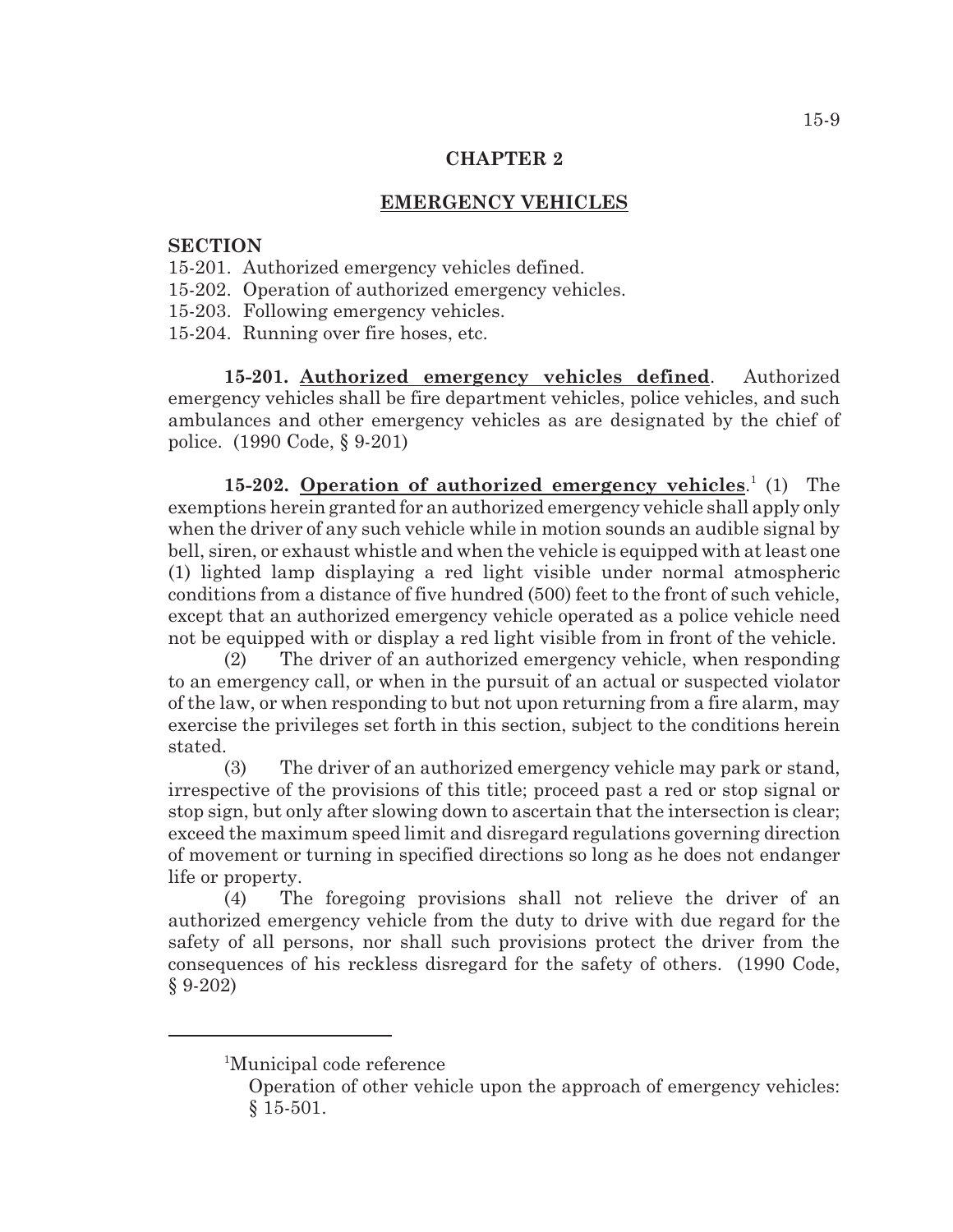**15-203. Following emergency vehicles**. No driver of any vehicle shall follow any authorized emergency vehicle apparently traveling in response to an emergency call closer than five hundred (500) feet or drive or park such vehicle within the block where fire apparatus has stopped in answer to a fire alarm. (1990 Code, § 9-203)

**15-204. Running over fire hoses, etc**. It shall be unlawful for any person to drive over any hose lines or other equipment of the fire department except in obedience to the direction of a fireman or policeman. (1990 Code, § 9-204)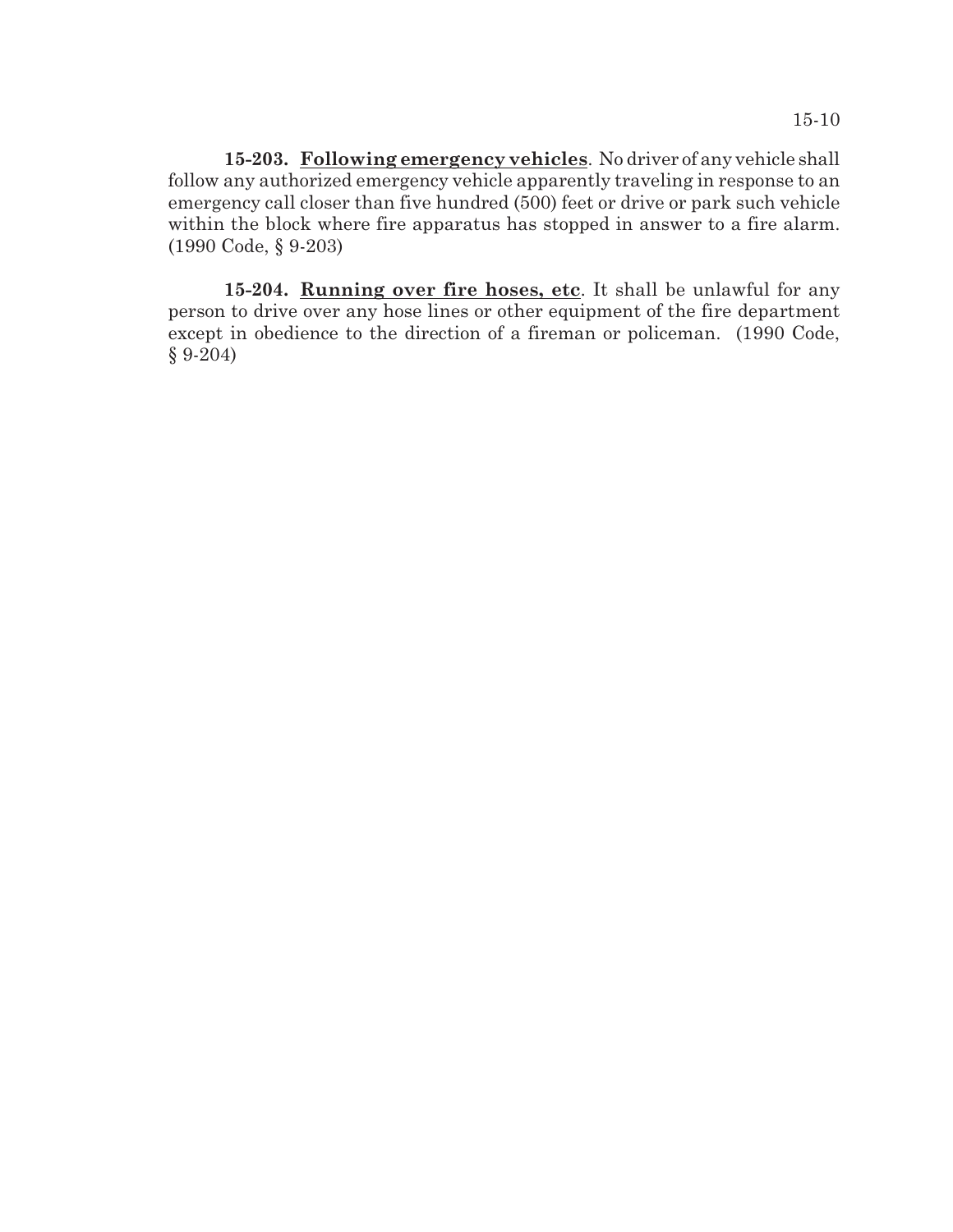#### **SPEED LIMITS**

### **SECTION**

15-301. In general. 15-302. At intersections. 15-303. In school zones.

**15-301. In general**. It shall be unlawful for any person to operate or drive a motor vehicle upon any highway or street at a rate of speed in excess of thirty (30) miles per hour except where official signs have been posted indicating other speed limits, in which cases the posted speed limit shall apply. The board of mayor and aldermen may by resolution set speed limits for specific streets, roads and highways within the corporate limits of the Town of Pegram and cause speed limits to be posted on respective roadways. (1990 Code, § 9-301)

**15-302. At intersections**. It shall be unlawful for any person to operate or drive a motor vehicle through any intersection at a rate of speed in excess of fifteen (15) miles per hour unless such person is driving on a street regulated by traffic-control signals or signs which require traffic to stop or yield on the intersecting streets. (1990 Code, § 9-302)

**15-303. In school zones**. Pursuant to Tennessee Code Annotated, § 55-8-152, the town shall have the authority to enact special speed limits in school zones.<sup>1</sup> Such special speed limits shall be enacted based on an engineering investigation; shall not be less than fifteen (15) miles per hour; and shall be in effect only when proper signs are posted with a warning flasher or flashers in operation. It shall be unlawful for any person to violate any such special speed limit enacted and in effect in accordance with this paragraph.

In school zones where the board of mayor and aldermen has not established special speed limits as provided for above, any person who shall drive at a speed exceeding fifteen (15) miles per hour when passing a school during a recess period when a warning flasher or flashers are in operation, or during a period of forty (40) minutes before the opening hour of a school, or a period of forty (40) minutes after the closing hour of a school, while children are

<sup>&</sup>lt;sup>1</sup>There is established a maximum speed limit of fifteen  $(15)$  miles per hour school zone on Dogwood Lane and Juniper Drive and all other provisions shall remain in full force and effect.

There is established a maximum speed limit of twenty-five (25) miles per hour school speed zone for the Pegram Elementary School, Highway 70 area only.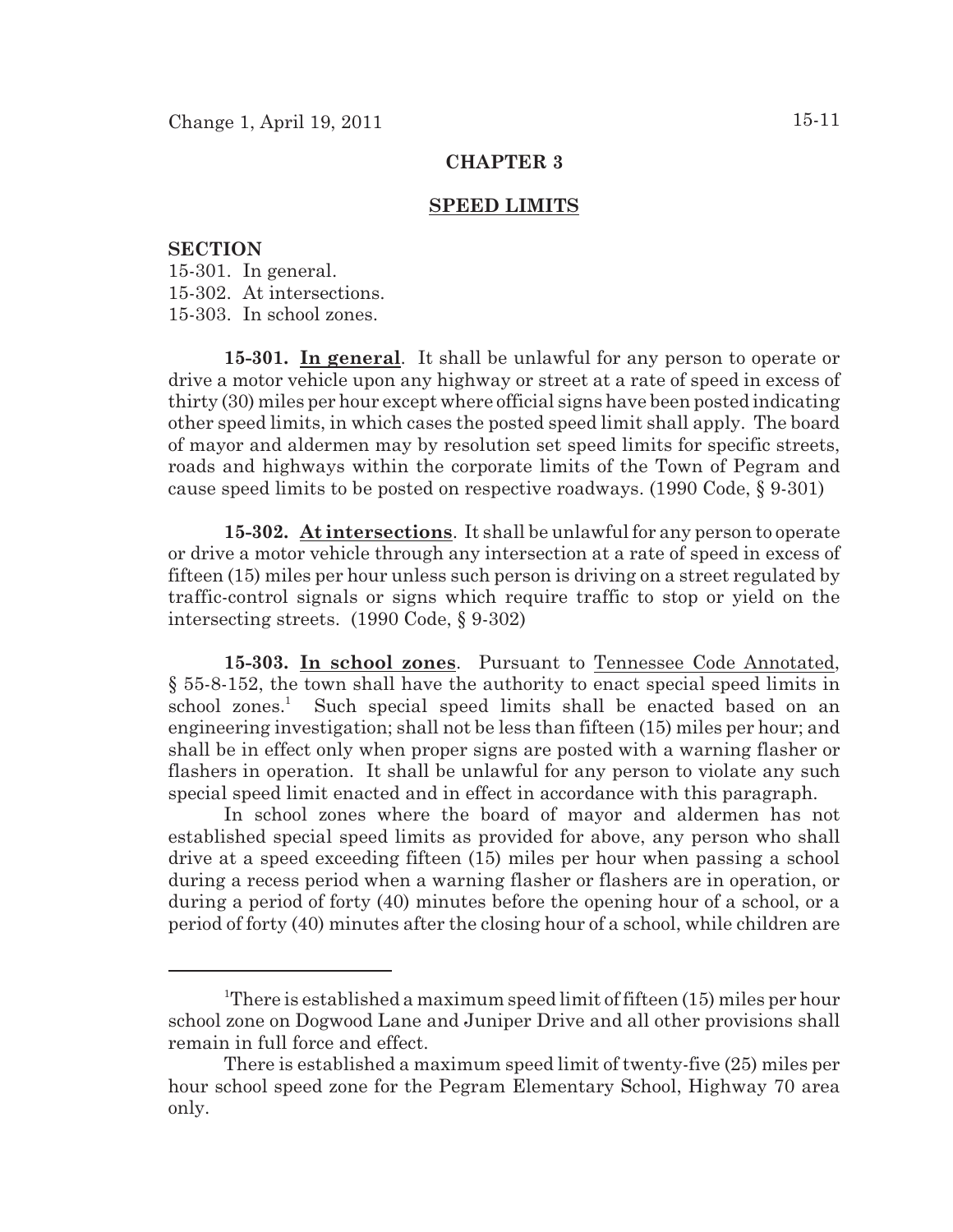Change 1, April 19, 2011 15-12

actually going to or leaving school, shall be prima facie guilty of reckless driving. A penalty shall be prima facie guilty of reckless driving for each violation of this section and enforced by the Sheriff of Cheatham County, deputy sheriffs or other police officers witnessing the offense. (1990 Code, § 9-303, as amended by Ord. #2006-41, Jan. 2007)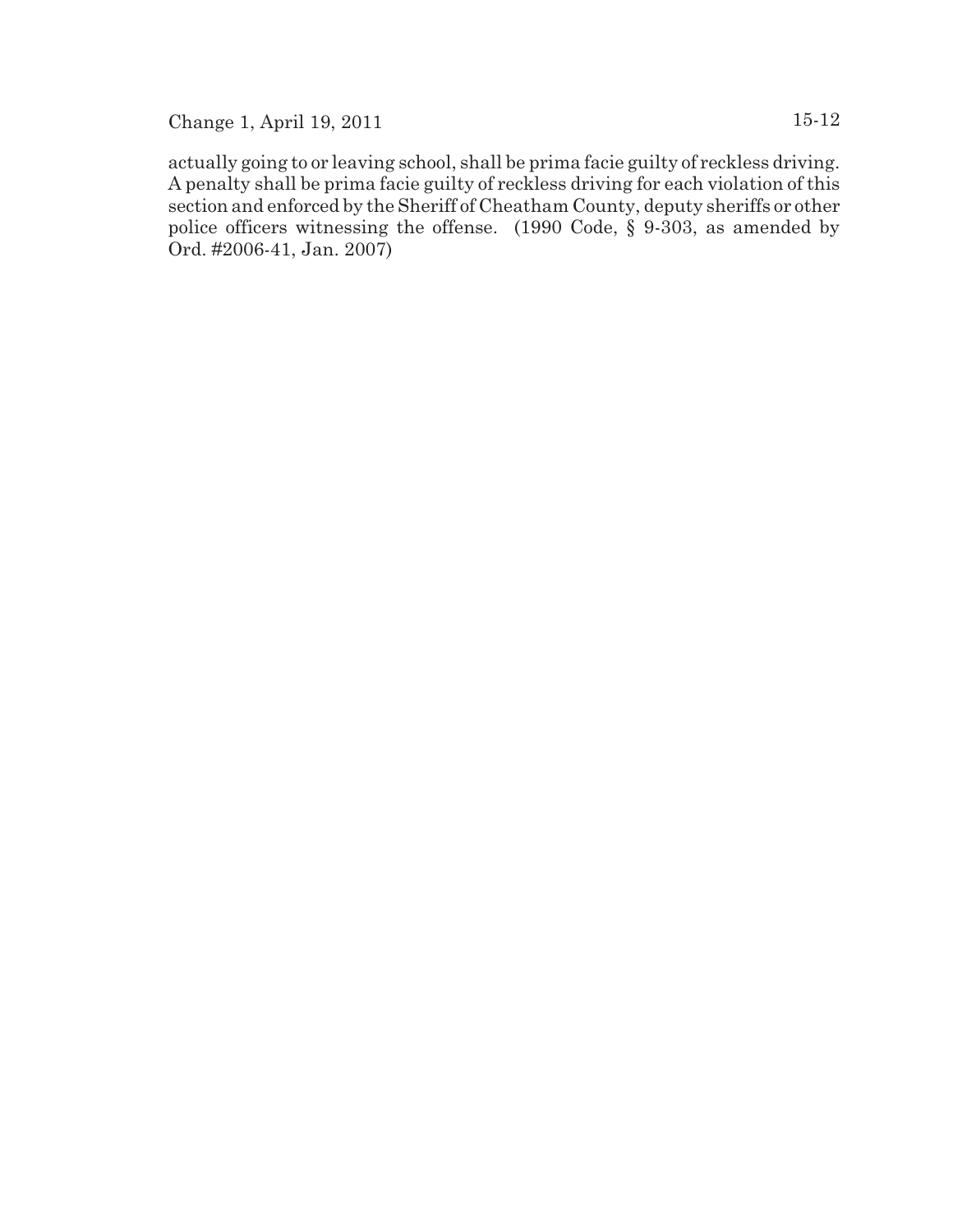### **TURNING MOVEMENTS**

#### **SECTION**

- 15-401. Generally.
- 15-402. Right turns.
- 15-403. Left turns on two-way roadways.
- 15-404. Left turns on other than two-way roadways.
- 15-405. U-turns.

**15-401. Generally**. No person operating a motor vehicle shall make any turning movement which might affect any pedestrian or the operation of any other vehicle without first ascertaining that such movement can be made in safety and signaling his intention in accordance with the requirements of the state  $law^1$  (1990 Code, § 9-401)

**15-402. Right turns**. Both the approach for a right turn and a right turn shall be made as close as practicable to the right hand curb or edge of the roadway. (1990 Code, § 9-402)

**15-403. Left turns on two-way roadways**. At any intersection where traffic is permitted to move in both directions on each roadway entering the intersection, an approach for a left turn shall be made in that portion of the right half of the roadway nearest the center line thereof and by passing to the right of the intersection of the center line of the two roadways. (1990 Code, § 9-403)

**15-404. Left turns on other than two-way roadways**. At any intersection where traffic is restricted to one direction on one or more of the roadways, the driver of a vehicle intending to turn left at any such intersection shall approach the intersection in the extreme left hand lane lawfully available to traffic moving in the direction of travel of such vehicle and after entering the intersection the left turn shall be made so as to leave the intersection, as nearly as practicable, in the left hand lane lawfully available to traffic moving in such direction upon the roadway being entered. (1990 Code, § 9-404)

**15-405. U-turns**. U-turns are prohibited. (1990 Code, § 9-405)

<sup>&</sup>lt;sup>1</sup>State law reference

Tennessee Code Annotated, § 55-8-143.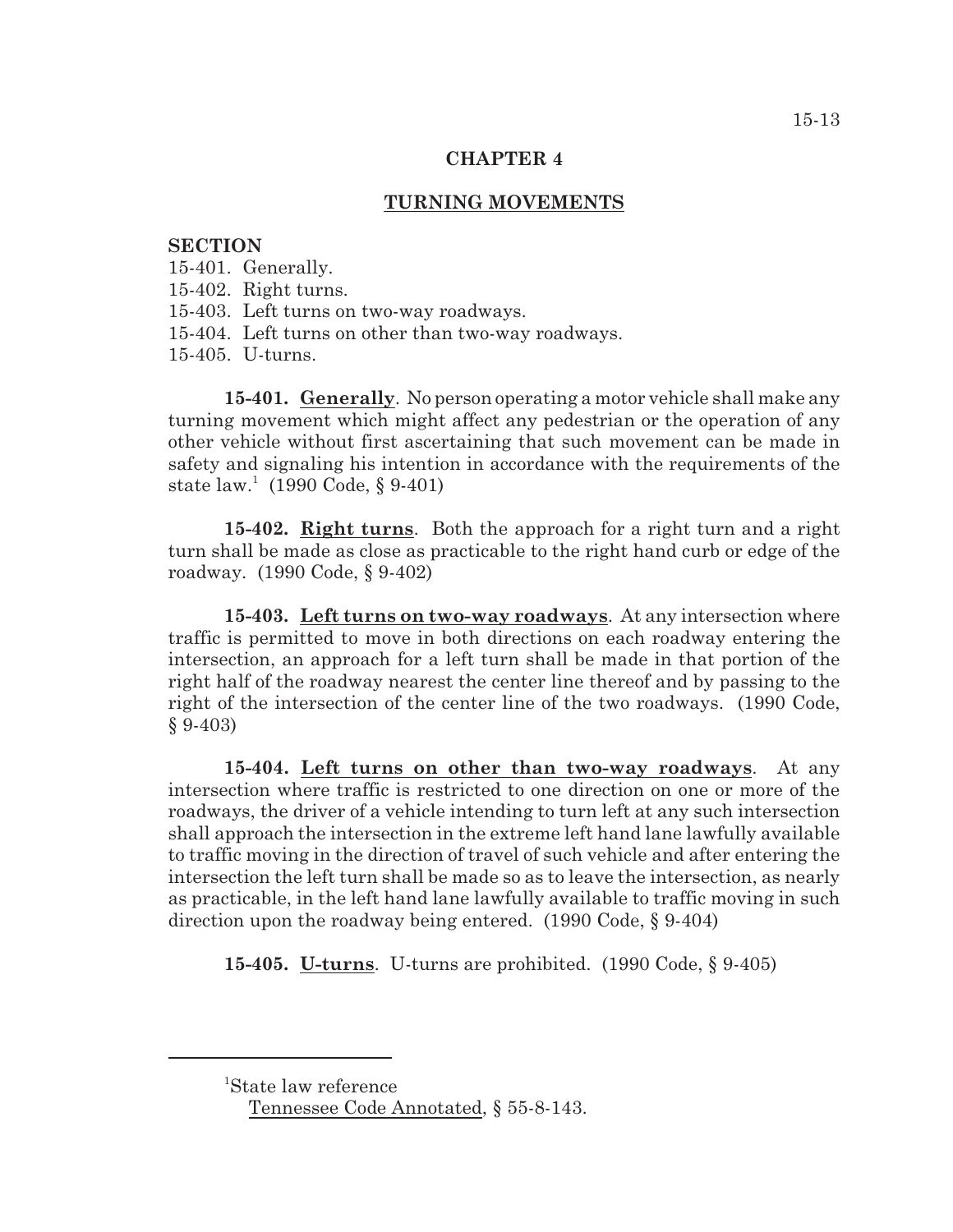# **STOPPING AND YIELDING**

## **SECTION**

- 15-501. Upon approach of authorized emergency vehicles.
- 15-502. When emerging from alleys, etc.
- 15-503. To prevent obstructing an intersection.
- 15-504. At railroad crossings.
- 15-505. At "stop" signs.
- 15-506. At "yield" signs.
- 15-507. At traffic-control signals generally.
- 15-508. At flashing traffic-control signals.
- 15-509. At pedestrian control signals.
- 15-510. Stops to be signaled.

**15-501. Upon approach of authorized emergency vehicles.** Upon the immediate approach of an authorized emergency vehicle making use of audible and/or visual signals meeting the requirements of the laws of this state, the driver of every other vehicle shall immediately drive to a position parallel to, and as close as possible to, the right hand edge or curb of the roadway clear of any intersection and shall stop and remain in such position until the authorized emergency vehicle has passed, except when otherwise directed by a police officer. (1990 Code, § 9-501)

**15-502. When emerging from alleys, etc**. The drivers of all vehicles emerging from alleys, parking lots, driveways, or buildings shall stop such vehicles immediately prior to driving onto any sidewalk or street. They shall not proceed to drive onto the sidewalk or street until they can safely do so without colliding or interfering with approaching pedestrians or vehicles. (1990 Code, § 9-502)

**15-503. To prevent obstructing an intersection**. No driver shall enter any intersection or marked crosswalk unless there is sufficient space on the other side of such intersection or crosswalk to accommodate the vehicle he is operating without obstructing the passage of traffic in or on the intersecting street or crosswalk. This provision shall be effective notwithstanding any traffic-control signal indication to proceed. (1990 Code, § 9-503)

<sup>&</sup>lt;sup>1</sup>Municipal code reference

Special privileges of emergency vehicles: title 15, chapter 2.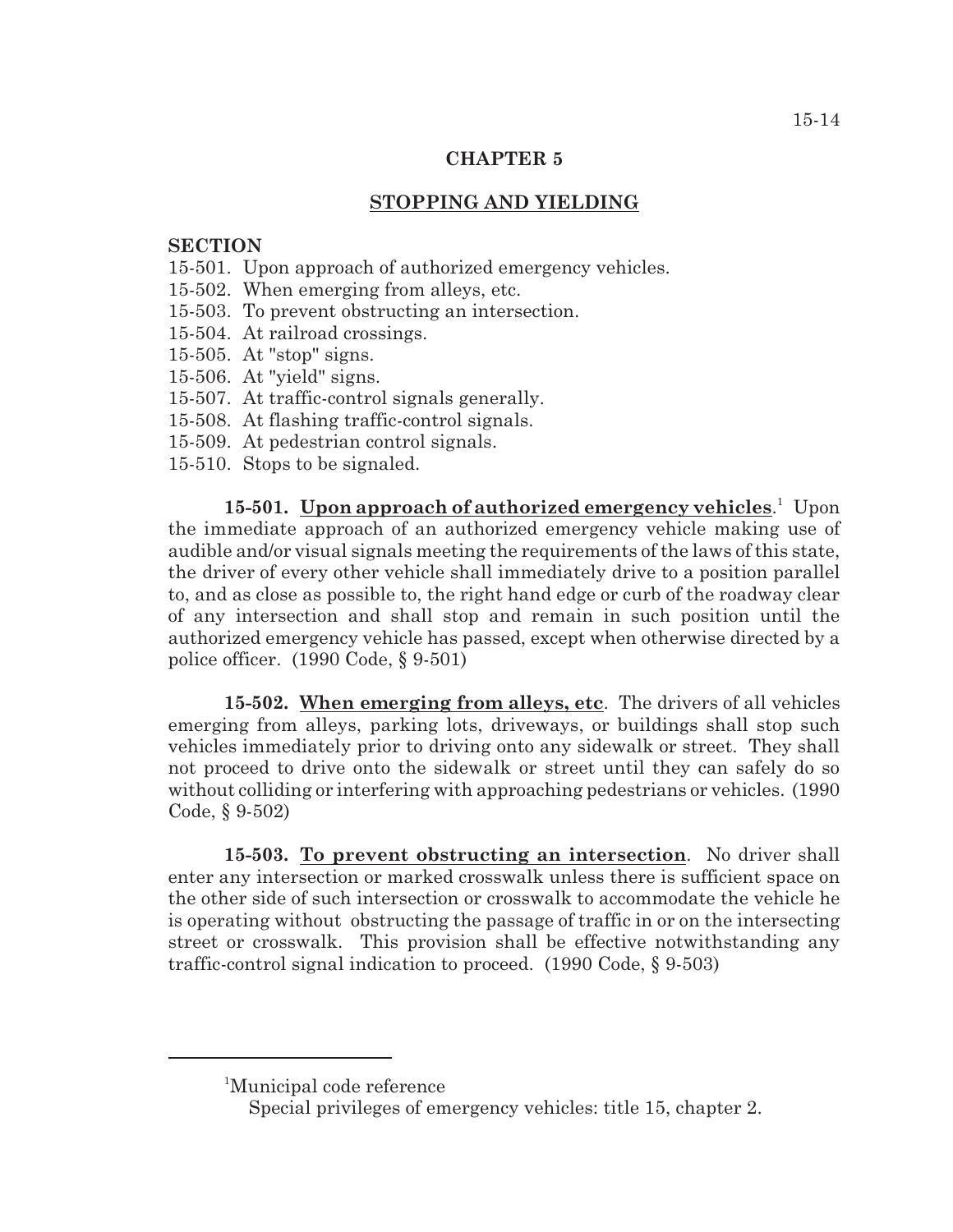**15-504. At railroad crossings**. Any driver of a vehicle approaching a railroad grade crossing shall stop within not less than fifteen (15) feet from the nearest rail of such railroad and shall not proceed further while any of the following conditions exist:

(1) A clearly visible electrical or mechanical signal device gives warning of the approach of a railroad train.

(2) A crossing gate is lowered or a human flagman signals the approach of a railroad train.

(3) A railroad train is approaching within approximately fifteen hundred (1500) feet of the highway crossing and is emitting an audible signal indicating its approach.

(4) An approaching railroad train is plainly visible and is in hazardous proximity to the crossing. (1990 Code, § 9-504)

**15-505. At "stop" signs**. The driver of a vehicle facing a "stop" sign shall bring his vehicle to a complete stop immediately before entering the crosswalk on the near side of the intersection or, if there is no crosswalk, then immediately before entering the intersection, and shall remain standing until he can proceed through the intersection in safety. (1990 Code, § 9-505)

**15-506. At "yield" signs**. The drivers of all vehicles shall yield the right of way to approaching vehicles before proceeding at all places where "yield" signs have been posted. (1990 Code, § 9-506)

**15-507. At traffic-control signals generally**. Traffic-control signals exhibiting the words "Go," "Caution," or "Stop," or exhibiting different colored lights successively one at a time, or with arrows, shall show the following colors only and shall apply to drivers of vehicles and pedestrians as follows:

(1) Green alone, or "Go":

(a) Vehicular traffic facing the signal may proceed straight through or turn right or left unless a sign at such place prohibits such turn. But vehicular traffic, including vehicles turning right or left, shall yield the right-of-way to other vehicles and to pedestrians lawfully within the intersection or an adjacent crosswalk at the time such signal is exhibited.

(b) Pedestrians facing the signal may proceed across the roadway within any marked or unmarked crosswalk.

(2) Steady yellow alone, or "Caution":

(a) Vehicular traffic facing the signal is thereby warned that the red or "Stop" signal will be exhibited immediately thereafter, and such vehicular traffic shall not enter or be crossing the intersection when the red or "Stop" signal is exhibited.

(b) Pedestrians facing such signal shall not enter the roadway unless authorized so to do by a pedestrian "Walk" signal.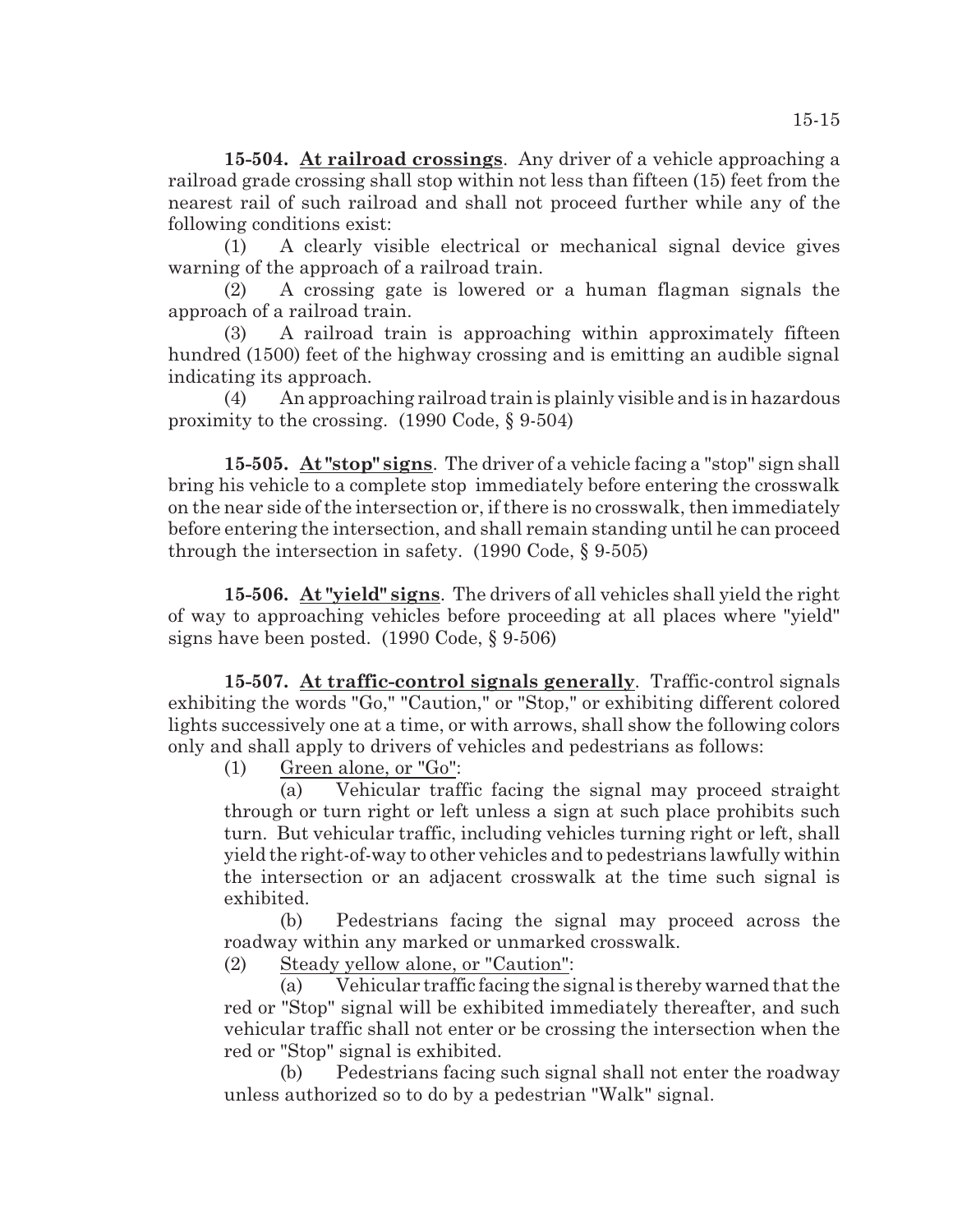(3) Steady red alone, or "Stop":

(a) Vehicular traffic facing the signal shall stop before entering the crosswalk on the near side of the intersection or, if none, then before entering the intersection and shall remain standing until green or "Go" is shown alone. Provided, however, that a right turn on a red signal shall be permitted at all intersections within the town, provided that the prospective turning car comes to a full and complete stop before turning and that the turning car yields the right of way to pedestrians and cross traffic traveling in accordance with their traffic signal. However, said turn will not endanger other traffic lawfully using said intersection. A right turn on red shall be permitted at all intersections except those clearly marked by a "No Turns On Red" sign, which may be erected by the town at intersections which the town decides require no right turns on red in the interest of traffic safety.

(b) Pedestrians facing such signal shall not enter the roadway unless authorized so to do by a pedestrian "Walk" signal.

(4) Steady red with green arrow:

(a) Vehicular traffic facing suchsignal may cautiously enter the intersection only to make the movement indicated by such arrow but shall yield the right-of-way to pedestrians lawfully within a crosswalk and to other traffic lawfully using the intersection.

(b) Pedestrians facing such signal shall not enter the roadway unless authorized so to do by a pedestrian "Walk" signal.

(5) In the event an official traffic-control signal is erected and maintained at a place other than an intersection, the provisions of this section shall be applicable except as to those provisions which by their nature can have no application. Any stop required shall be made at a sign or marking on the pavement indicating where the stop shall be made, but in the absence of any such sign or marking the stop shall be made a vehicle length short of the signal. (1990 Code, § 9-507)

**15-508. At flashing traffic-control signals**. (1) Whenever an illuminated flashing red or yellow signal is used in a traffic sign or signal placed or erected in the town it shall require obedience by vehicular traffic as follows:

(a) Flashing red (stop signal). When a red lens is illuminated with intermittent flashes, drivers of vehicles shall stop before entering the nearest crosswalk at an intersection or at a limit line when marked, or if none, then before entering the intersection, and the right to proceed shall be subject to the rules applicable after making a stop at a stop sign.

(b) Flashing yellow (caution signal). When a yellow lens is illuminated with intermittent flashes, drivers of vehicles may proceed through the intersection or past such signal only with caution.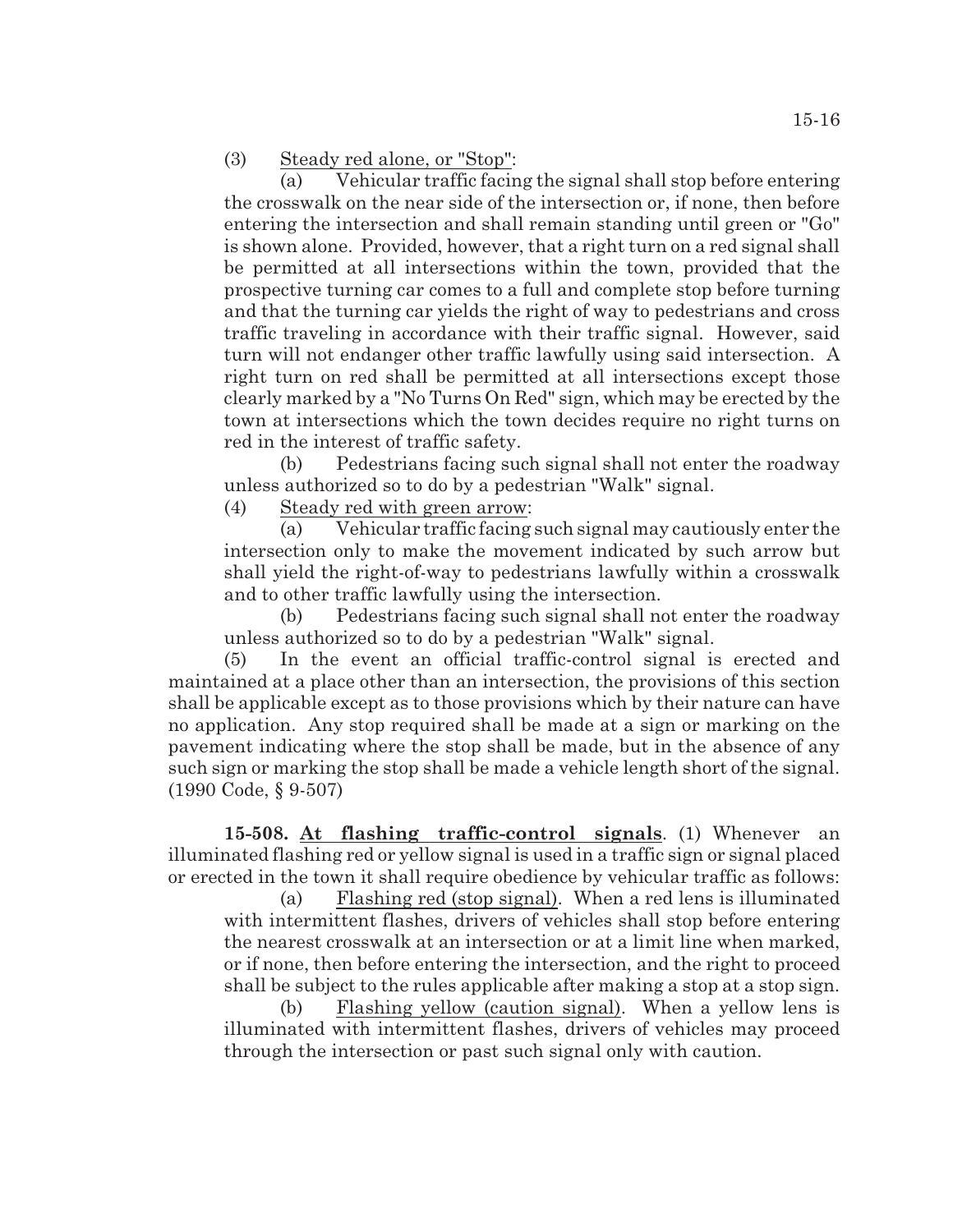(2) This section shall not apply at railroad grade crossings. Conduct of drivers of vehicles approaching railroad grade crossings shall be governed by the rules set forth in  $\S 15-504$  of this code. (1990 Code,  $\S 9-508$ )

**15-509. At pedestrian control signals**. Wherever special pedestrian control signals exhibiting the words "Walk" or "Wait" or "Don't Walk" have been placed or erected by the town, such signals shall apply as follows:

(1) Walk. Pedestrians facing such signal may proceed across the roadway in the direction of the signal and shall be given the right-of-way by the drivers of all vehicles.

(2) Wait or Don't Walk. No pedestrian shall start to cross the roadway in the direction of such signal, but any pedestrian who has partially completed his crossing on the walk signal shall proceed to the nearest sidewalk or safety zone while the wait signal is showing. (1990 Code, § 9-509)

**15-510. Stops to be signaled**. No person operating a motor vehicle shall stop such vehicle, whether in obedience to a traffic sign or signal or otherwise, without first signaling his intention in accordance with the requirements of the state law, except in an emergency. (1990 Code,  $\S$  9-510)

<sup>&</sup>lt;sup>1</sup>State law reference Tennessee Code Annotated, § 55-8-143.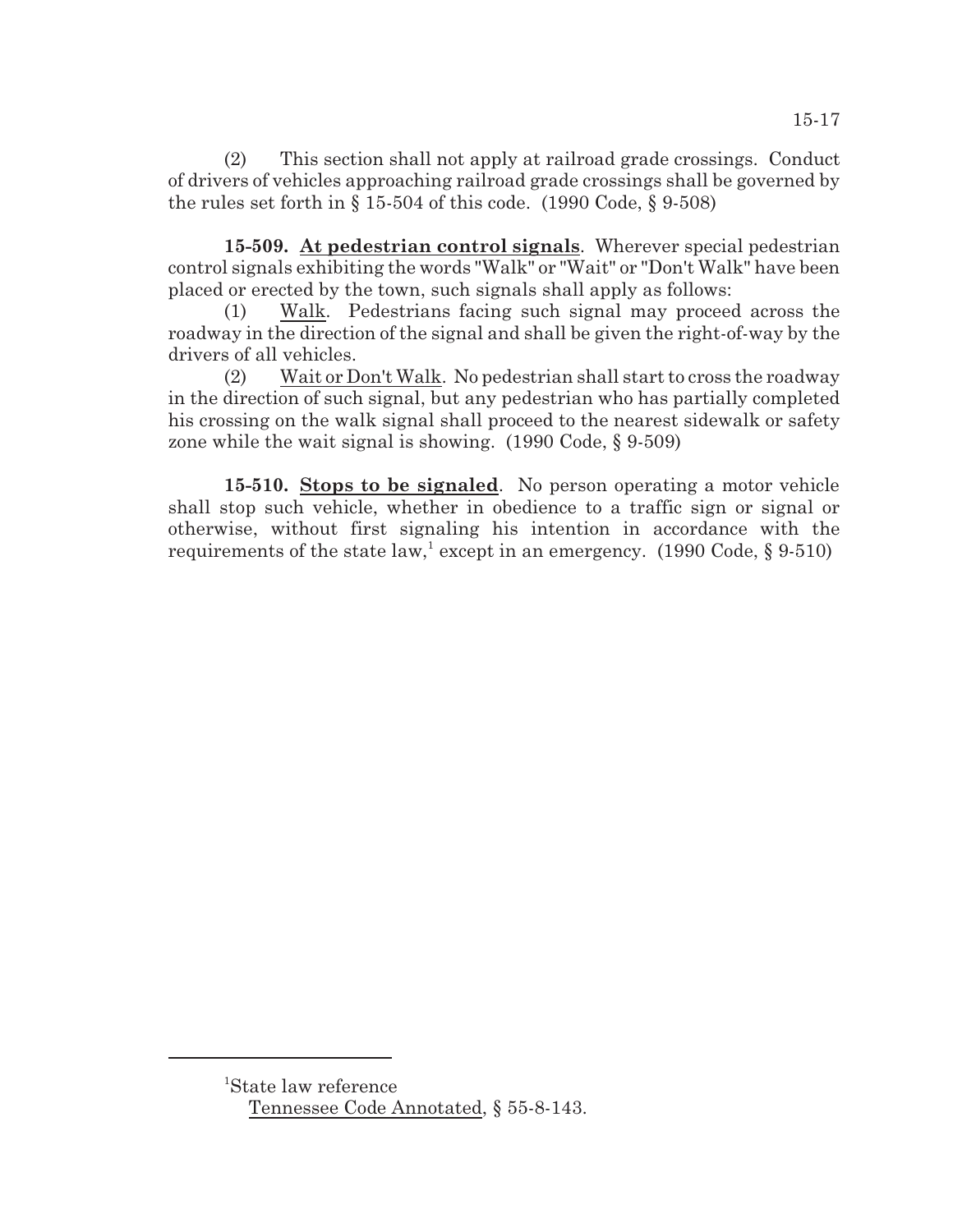#### **PARKING**

## **SECTION**

15-601. Generally.

- 15-602. Parking in designated fire lane prohibited.
- 15-603. Occupancy of more than one space.
- 15-604. Where prohibited.
- 15-605. Loading and unloading zones.
- 15-606. Parking railroad cars and blocking crossings prohibited.
- 15-607. Presumption with respect to illegal parking.

**15-601. Generally**. No person shall leave any motor vehicle unattended on any street without first setting the brakes thereon, stopping the motor, removing the ignition key, and turning the front wheels of such vehicle toward the nearest curb or gutter of the street.

Except as hereinafter provided, every vehicle parked upon a street within this town shall be so parked that its right wheels are approximately parallel to and within eighteen (18) inches of the right edge or curb of the street. On one-way streets where the town has not placed signs prohibiting the same, vehicles may be permitted to park on the left side of the street, and in such cases the left wheels shall be required to be within eighteen (18) inches of the left edge or curb of the street.

Notwithstanding anything else in this code to the contrary, no person shall park or leave a vehicle parked on any public street or alley within the fire limits between the hours of 1:00 A.M. and 5:00 A.M. or on any other public street or alley for more than seventy-two (72) consecutive hours without the prior approval of the chief of police.

Furthermore, no person shall wash, grease, or work on any vehicle, except to make repairs necessitated by an emergency, while such vehicle is parked on a public street. (1990 Code, § 9-601)

**15-602. Parking in designated fire lane prohibited**. It shall be unlawful for any person to park a motor vehicle within a designated area posted as a fire lane. No person shall be allowed to load or unload motor vehicle within a designated fire lane. The board of mayor and aldermen shall designate such fire lanes within the corporate limits as they deem necessary to protect the safety of the Town of Pegram. Whenever a motor vehicle is found parked or stopped in violation of this section, a duly authorized law enforcement officer vested with the authority to enforce the ordinances of the Town of Pegram shall issue a citation for the driver and/or owner to answer the violation within thirty (30) days during the hours and at the place specified in the citation. For illegal parking within a designated fire lane the offender may have the charge against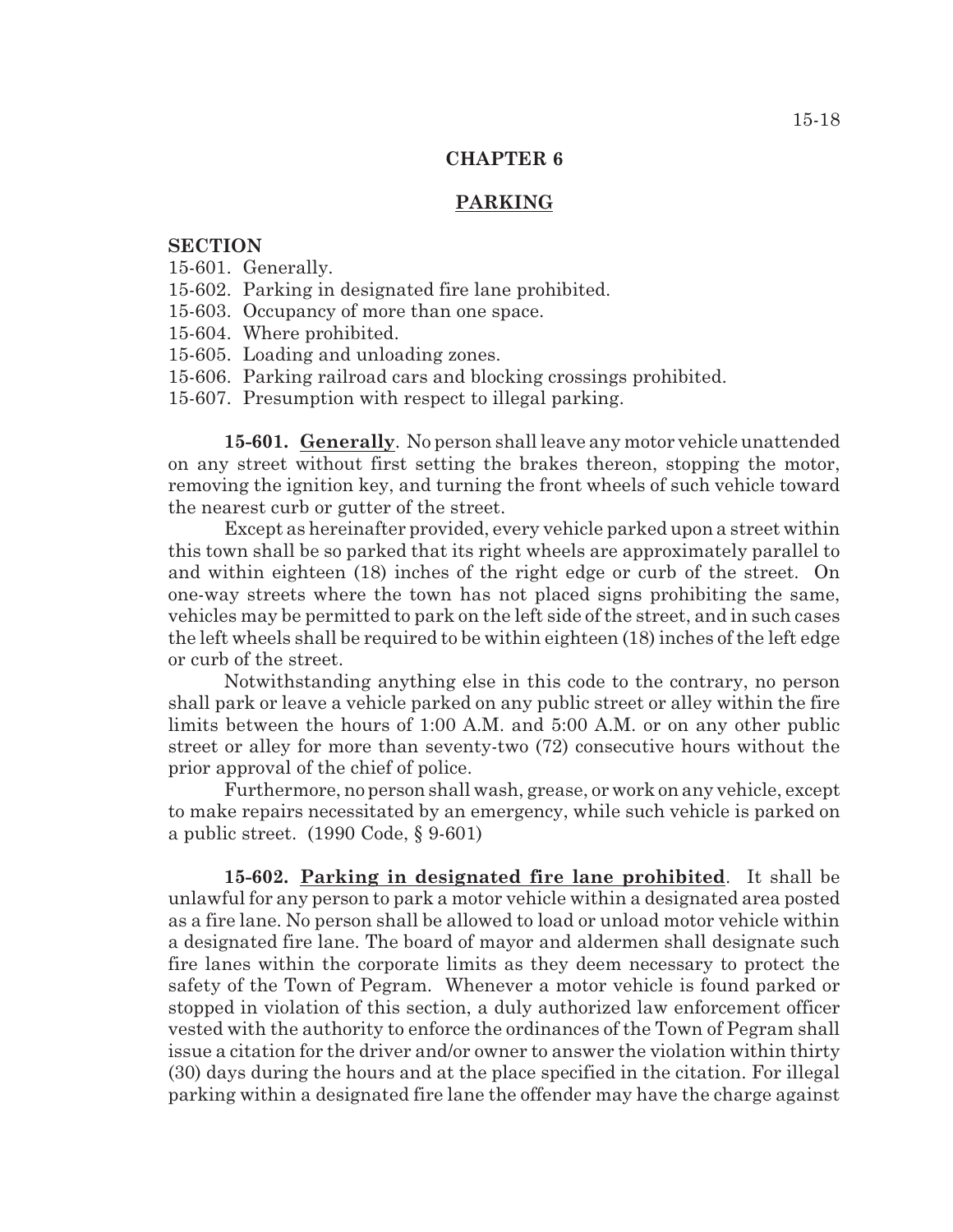him disposed of by paying to the recorder a fine of fifty dollars (\$50.00), provided he waives his right to a judicial hearing. If, after a hearing is made before the municipal judge for the Town of Pegram and the offender is found to be in violation of this section, the fine imposed shall be fifty dollars (\$50.00) and court costs thereon. Law enforcement officers charged with responsibility of enforcing the ordinances of the Town of Pegram, when reasonable necessary for safety and security, may remove from the streets and impound any vehicle which is so parked so as to constitute a hazard for the movement of fire equipment. Any impounded vehicle shall be stored until the owner or other person entitled thereto claims it, gives satisfactory evidence of ownership or right to possession, and pays all applicable fees and costs, or until it is otherwise lawfully disposed of. The fee for impounding shall be twenty-five dollars (\$25.00) and the storage cost shall be five dollars (\$5.00) for each twenty-four (24) hour period or fraction thereof that the vehicle is stored. (1990 Code, § 9-606)

**15-603. Occupancy of more than one space**. No person shall park a vehicle in any designated parking space so that any part of such vehicle occupies more than one such space or protrudes beyond the official markings on the street or curb designating such space unless the vehicle is too large to be parked within a single designated space. (1990 Code, § 9-602)

**15-604. Where prohibited**. No person shall park a vehicle in violation of any sign placed or erected by the state or town, nor:

(1) On a sidewalk; provided, however, a bicycle may be parked on a sidewalk if it does not impede the normal and reasonable movement of pedestrian or other traffic.

- (2) In front of a public or private driveway.
- (3) Within an intersection;
- (4) Within fifteen (15) feet of a fire hydrant.
- (5) Within a pedestrian crosswalk.
- (6) Within twenty (20) feet of a railroad crossing at an intersection;
- (7) Within thirty feet (30') upon the approach of any flashing beacon, stop sign or traffic control signal located at the side of a roadway;
	- (8) Within fifty feet (50') of the nearest rail of a railroad crossing;
- (9) Within twenty feet (20') of the driveway entrance to any fire station, and on the side of the street opposite the entrance to any fire station within seventy-five feet (75') of such entrance when properly signposted;
- (10) Alongside or opposite any street excavation or obstruction when stopping, standing or parking would obstruct traffic;
- (11) On the roadway side of any vehicle stopped or parked at the edge or curb of a street;

(12) Upon any bridge or other elevated structure upon a highway or within a highway tunnel;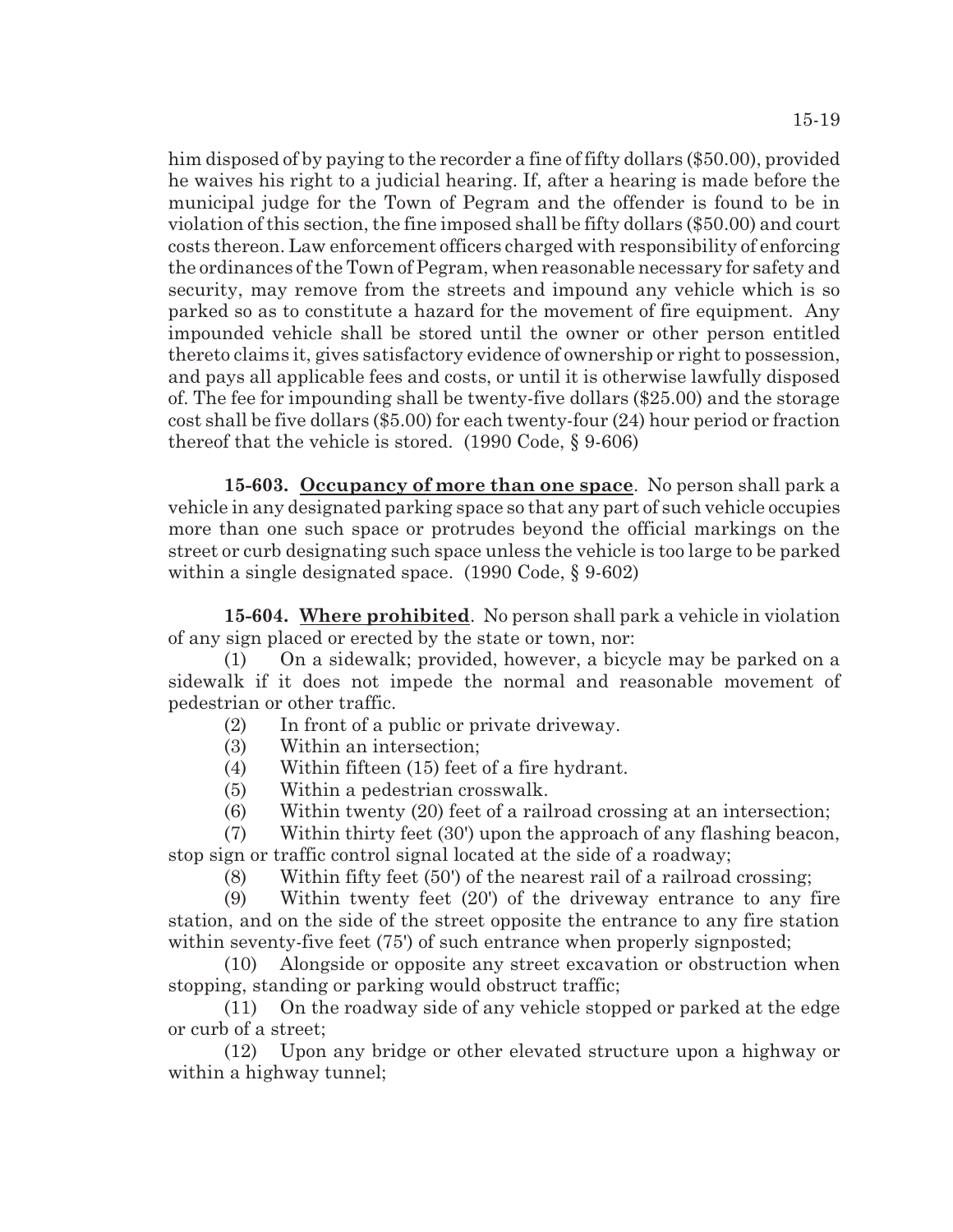(13) In a parking space clearly identified by an official sign as being reserved for the physically handicapped, unless, however, the person driving the vehicle is (a) physically handicapped, or (b) parking such vehicle for the benefit of a physically handicapped person. A vehicle parking in such a space shall display a certificate of identification or a disabled veteran's license plate issued under Tennessee Code Annotated, § 55-8-160(c). (1990 Code, § 9-603)

**15-605. Loading and unloading zones**. No person shall park a vehicle for any purpose or period of time other than for the expeditious loading or unloading of passengers or merchandise in any place marked by the town as a loading and unloading zone. (1990 Code, § 9-604)

**15-606. Parking railroad cars and blocking crossings prohibited**. It shall be unlawful to park any railroad car in the Town of Pegram within one hundred fifty (150) feet of a crossing, or to block any crossing in the Town of Pegram for a period of more than fifteen (15) minutes. (1990 Code, § 9-607)

**15-607. Presumption with respect to illegal parking**. When any unoccupied vehicle is found parked in violation of any provision of this chapter, there shall be a prima facie presumption that the registered owner of the vehicle is responsible for such illegal parking. (1990 Code, § 9-605)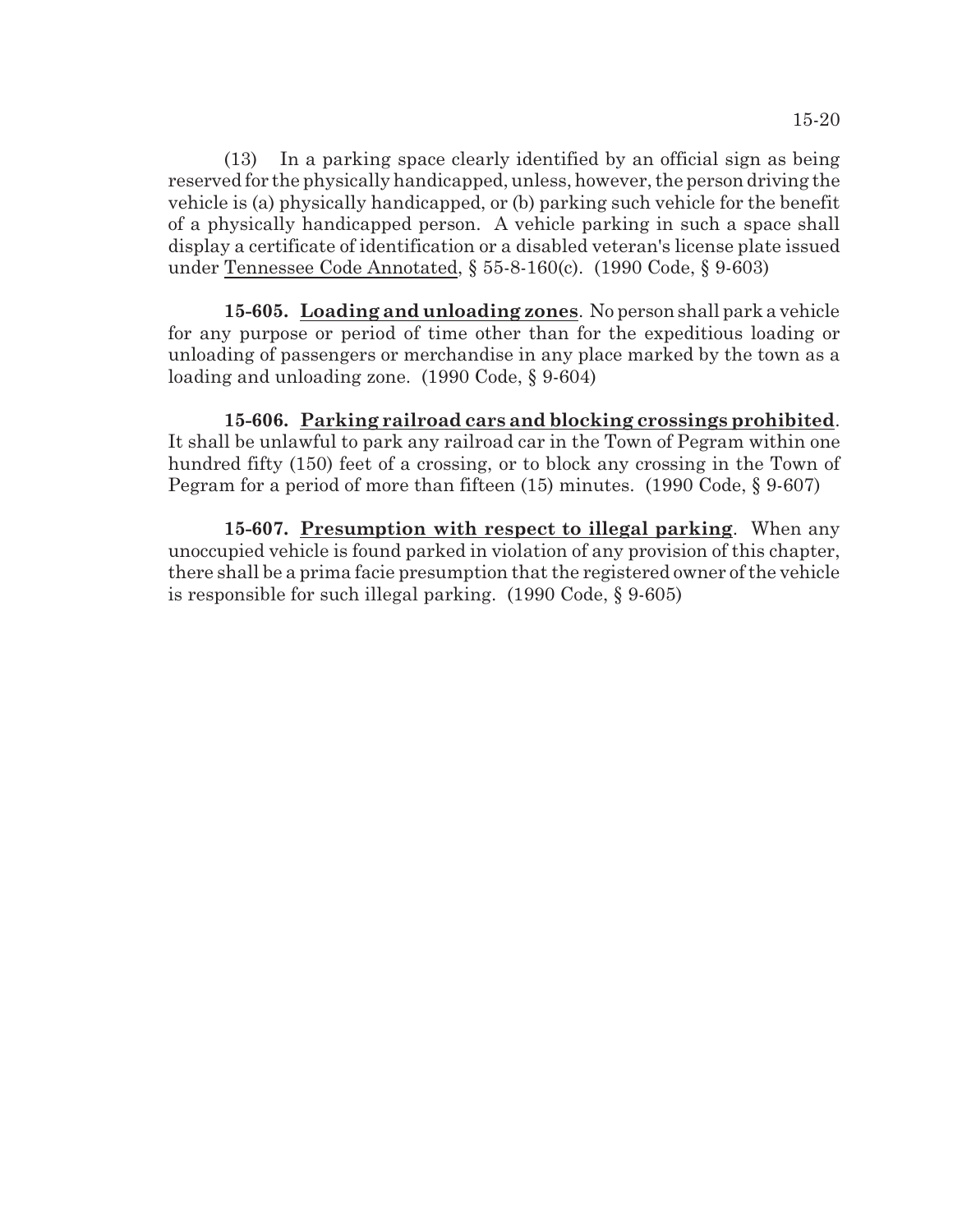## **ENFORCEMENT**<sup>1</sup>

### **SECTION**

- 15-701. Issuance of traffic citations.
- 15-702. Failure to obey citation.
- 15-703. Illegal parking.
- 15-704. Impoundment of vehicles.
- 15-705. Deposit of driver license in lieu of bail.

15-701. **Issuance of traffic citations**.<sup>2</sup> When a police officer halts a traffic violator other than for the purpose of giving a warning, and does not take such person into custody under arrest, he shall take the name, address, and operator's license number of said person, the license number of the motor vehicle involved, and such other pertinent information as may be necessary, and shall issue to him a written traffic citation containing a notice to answer to the charge against him in the town court at a specified time. The officer, upon receiving the written promise of the alleged violator to answer as specified in the citation, shall release such person from custody. It shall be unlawful for any alleged violator to give false or misleading information as to his name or address. (1990 Code, § 9-701)

**15-702. Failure to obey citation**. It shall be unlawful for any person to violate his written promise to appear in court after giving said promise to an officer upon the issuance of a traffic citation, regardless of the disposition of the charge for which the citation was originally issued. (1990 Code, § 9-702)

**15-703. Illegal parking**.<sup>3</sup> Whenever any motor vehicle without a driver is found parked or stopped in violation of any of the restrictions imposed by this code, the officer finding such vehicle shall take its license number and may take any other information displayed on the vehicle which may identify its user, and shall conspicuously affix to such vehicle a citation for the driver and/or owner

<sup>2</sup>Municipal code reference

Citations in lieu of arrest in non-traffic related cases: § 6-103. Summons in lieu of arrest: § 6-105.

<sup>3</sup>Municipal code reference

Parking in a fire lane: § 15-602.

<sup>&</sup>lt;sup>1</sup>Municipal code reference

Disposal of abandoned, wrecked, junked or inoperative vehicles: title 13, chapter 3.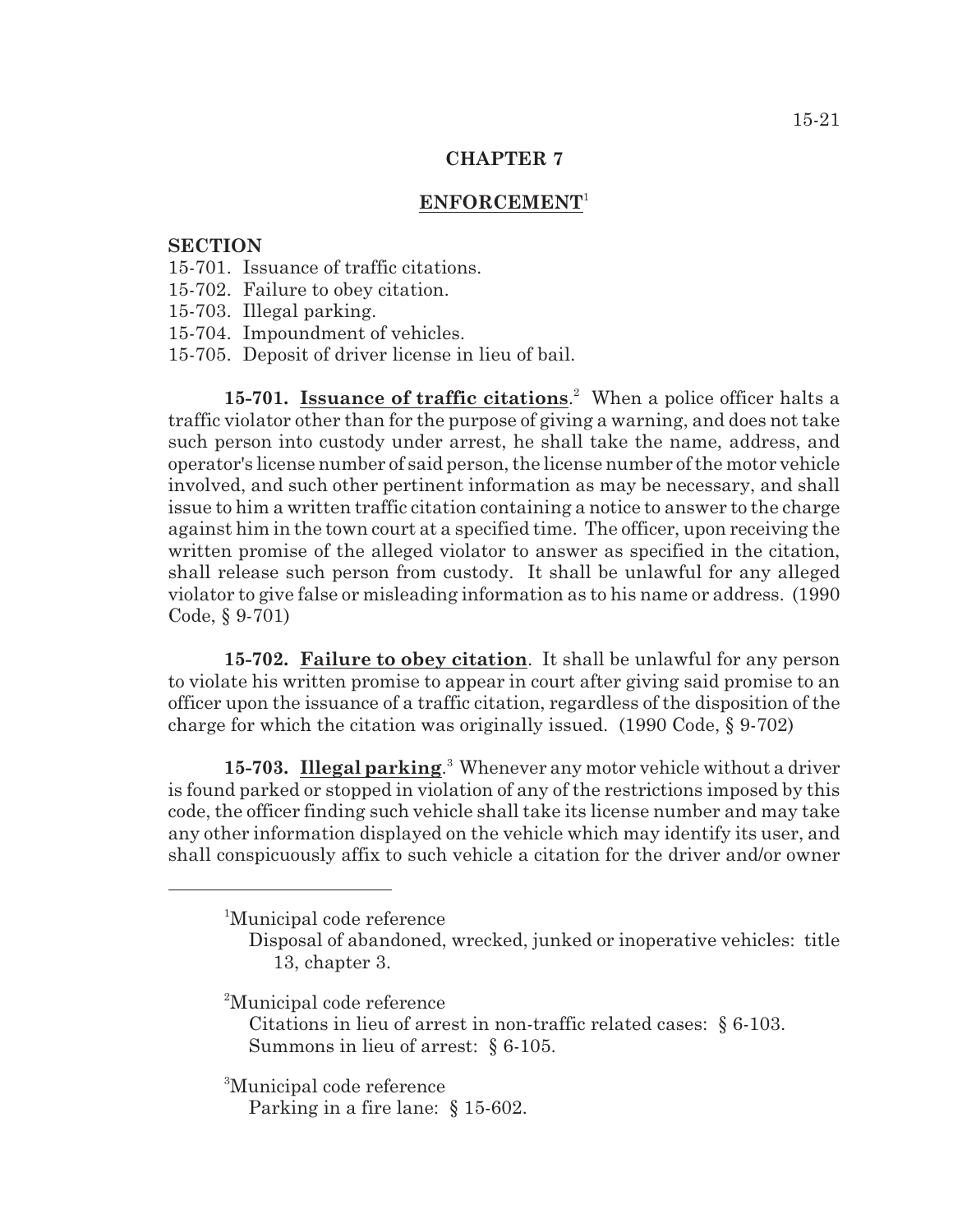to answer for the violation within ten (10) days during the hours and at a place specified in the citation.

If the offense is a parking meter parking violation, the offender may, within thirty (30) days, have the charge against him disposed of by paying to the town recorder a fine of one dollar (\$1.00) provided he waives his right to a judicial hearing. If he appears and waives his right to a judicial hearing after thirty (30) days, but before a warrant for his arrest is issued, his fine shall be three dollars (\$3.00). For other parking violations the offender may similarly waive his right to a judicial hearing and have the charges disposed of out of court, but the fines shall be three dollars (\$3.00) within thirty (30) days and five dollars (\$5.00) thereafter, except for the violation of parking in a handicapped parking space under § 15-604(13) of this code, for which the offender may be punished according to the general penalty provisions of this code of ordinances. (1990 Code, § 9-703)

**15-704. Impoundment of vehicles**. Members of the police department are hereby authorized, when reasonably necessary for the security of the vehicle or to prevent obstruction of traffic, to remove from the streets and impound any vehicle whose operator is arrested, or any unattended vehicle which is parked so as to constitute an obstruction or hazard to normal traffic, or which has been parked for more than one (1) hour in excess of the time allowed for parking in any space, or which has been involved in two (2) or more violations of this title for which citation tags have been issued and the vehicle not removed. Any impounded vehicle shall be stored until the owner or other person entitled thereto claims it, gives satisfactory evidence of ownership or right to possession, and pays all applicable fees and costs of impoundment and storage, or until it is otherwise lawfully disposed of. (1990 Code, § 9-704)

**15-705. Deposit of driver license in lieu of bail.** (1) Deposit allowed. Whenever any person lawfully possessing a chauffeur's or operator's license theretofore issued to him by the Tennessee Department of Safety, or under the driver licensing laws of any other state or territory or the District of Columbia, is issued a citation or arrested and charged with the violation of any town ordinance or state statute regulating traffic, except those ordinances and statutes, the violation of which call for the mandatory revocation of a operator's or chauffeur's license for any period of time, such person shall have the option of depositing his chauffeur's or operator's license with the officer or court demanding bail in lieu of any other security required for his appearance in the town court of this town in answer to such charge before said court.

(2) Receipt to be issued. The officer, or the court demanding bail, who receives any person chauffeur's or operator's license as herein provided, shall issue to said person a receipt for said license upon a form approved or provided by the Tennessee Department of Safety.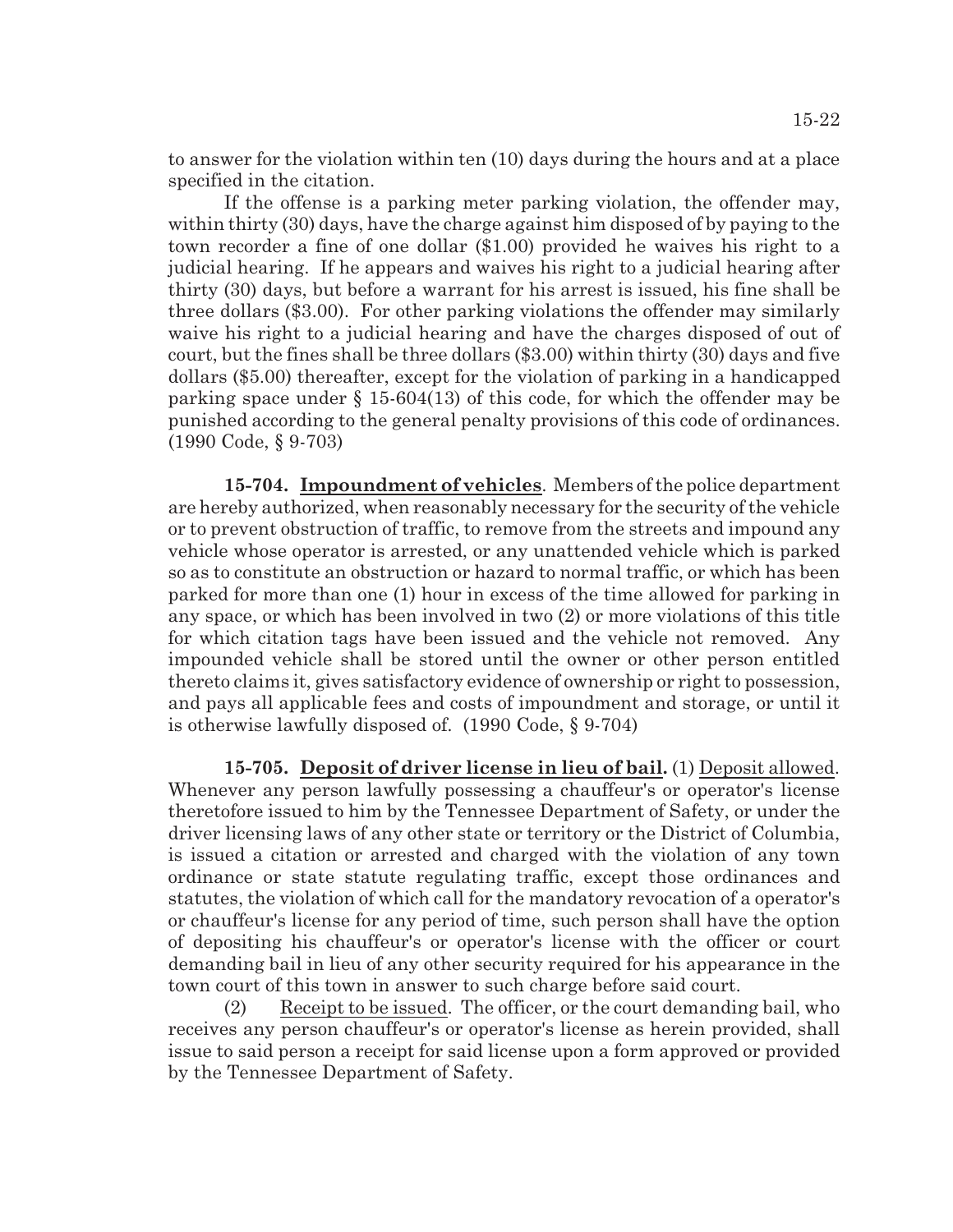(3)  $\frac{F \text{ailure to appear } - \text{disposition of license}}{F \text{ailure to a}}$ . In the event that any driver who has deposited his chauffeur's or operator's license in lieu of bail fails to appear in answer to the charges filed against him, the clerk or judge of the town court accepting the license shall forward the same to the Tennessee Department of Safety for disposition by said department in accordance with provisions of Tennessee Code Annotated, § 55-7-401et seq. (1990 Code, § 9-705)